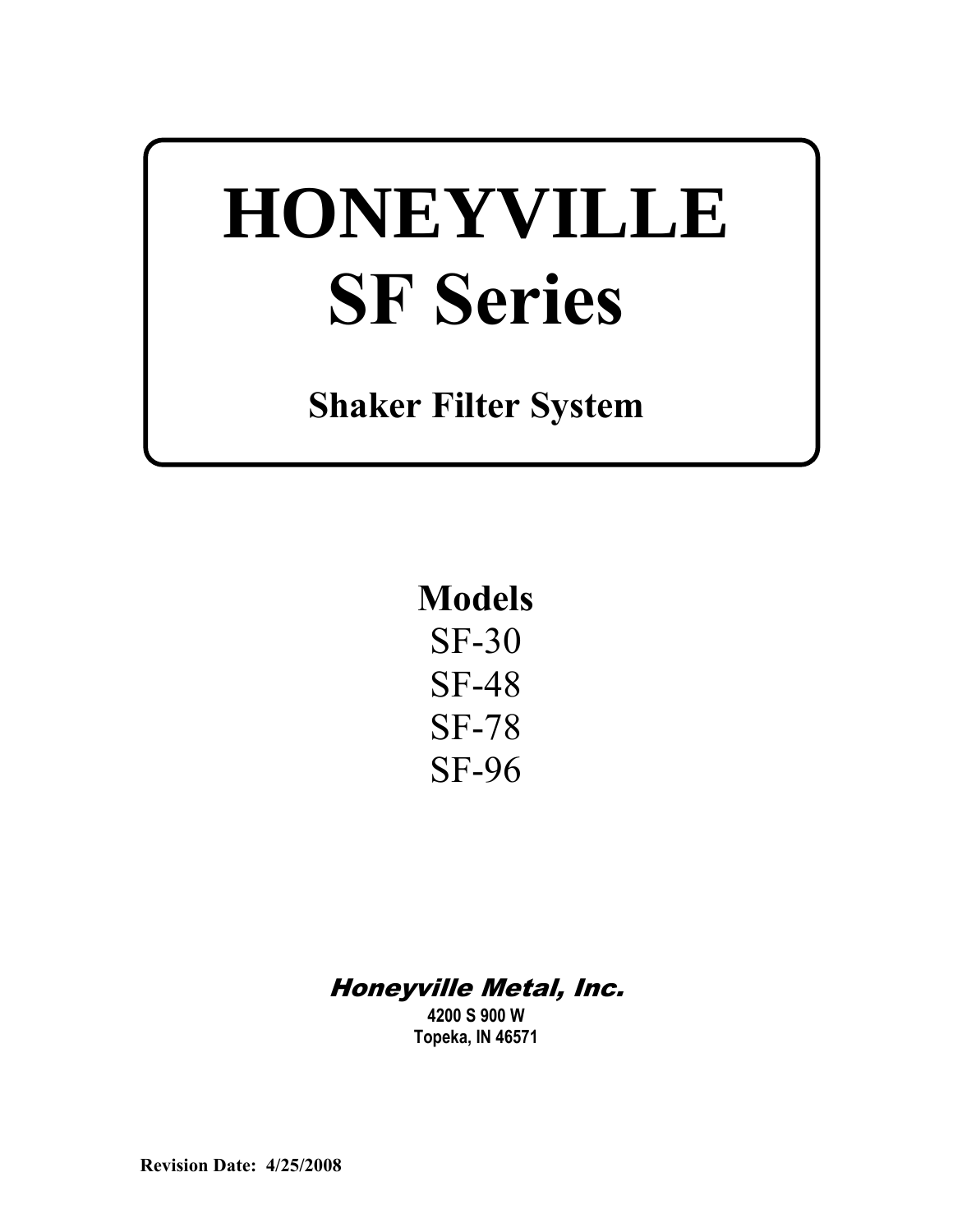**Revision Date: 4/25/2008**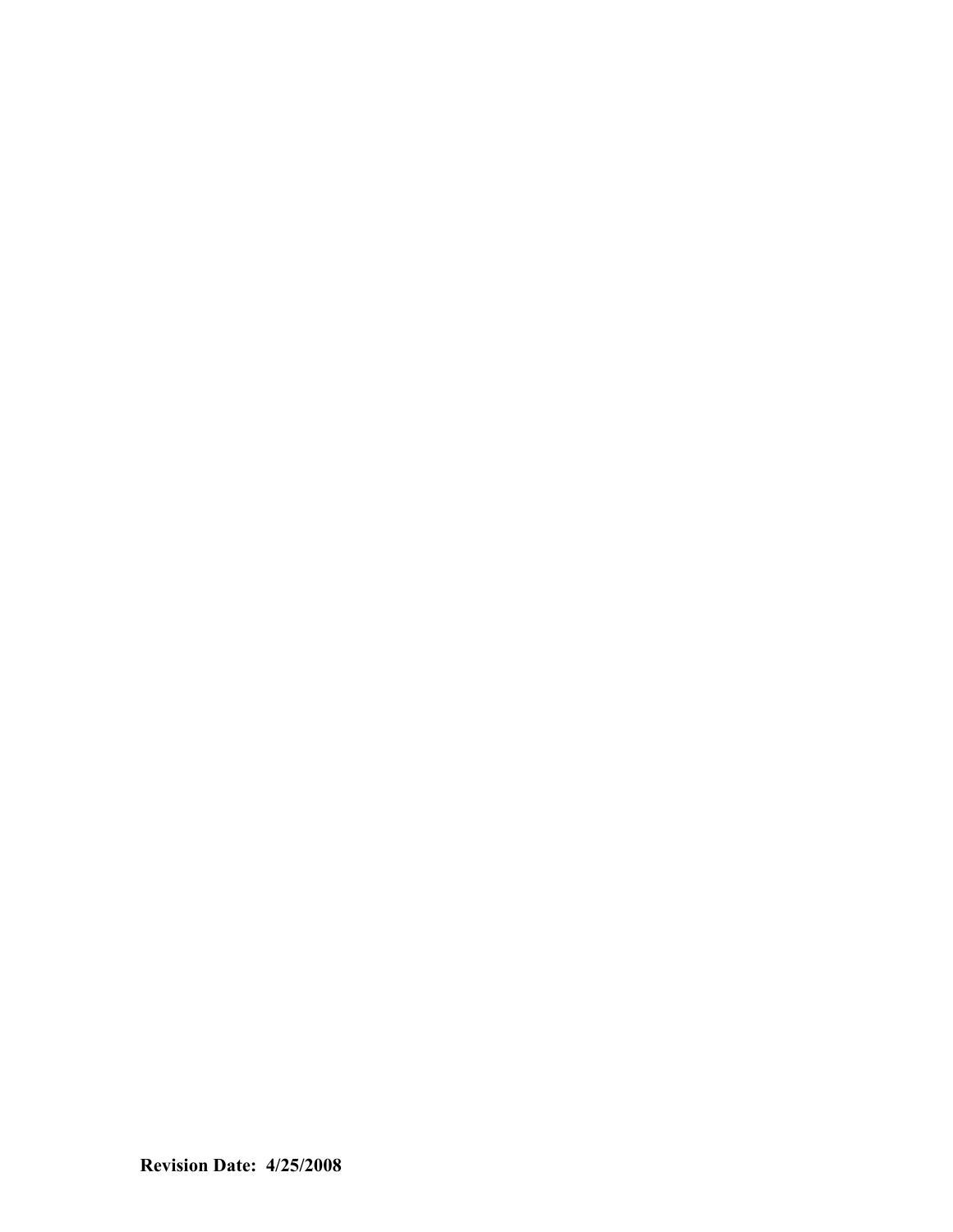# **TABLE OF CONTENTS**

| <b>Supplemental Data Sheets</b> |  |
|---------------------------------|--|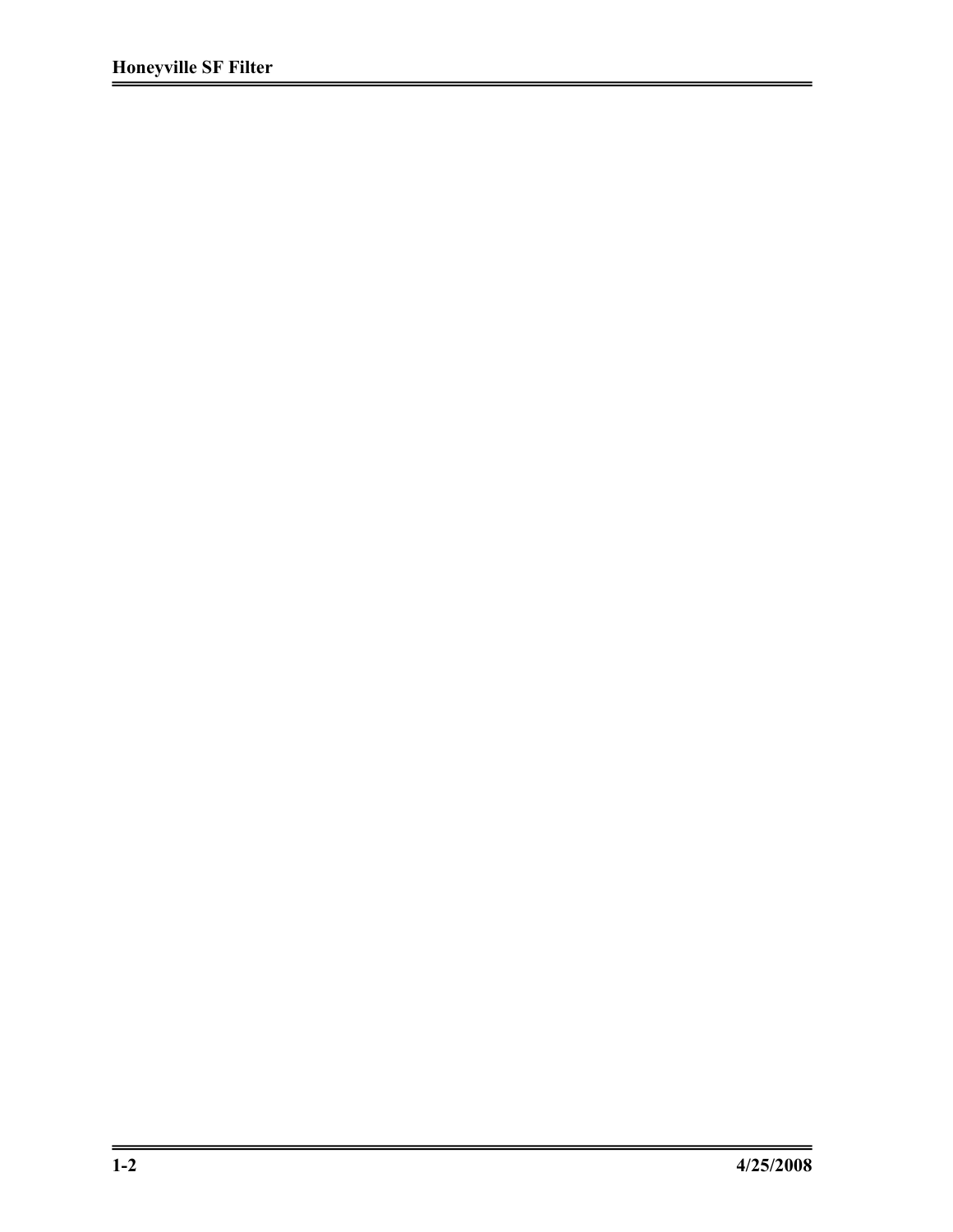#### **INTRODUCTION**

 Thank you for purchasing a Honeyville SF Series Filter. This manual will help you understand the operation of this filter, guide you through the assembly and installation steps, and give you a reference for ordering replacement parts for your filter.

You will find the SF Series to be a versatile line of filters. Available in a range of sizes and heights, you are likely to find a combination that fits your needs and space. Several material storage options are available for economy and convenience, as well as weather enclosures for outdoor use. A variety of inlet and venting configurations will allow integration with the rest of your system, while motorized and automated shaking options provide ease of operation.

We hope your filter will provide years of reliable service and clean air for you and your environment.





Honeyville Metal, Inc. 4200 S 900 W Topeka, IN 46571 Phone: (260) 593-2266 Fax: (260) 593-2486 www.HoneyvilleMetal.com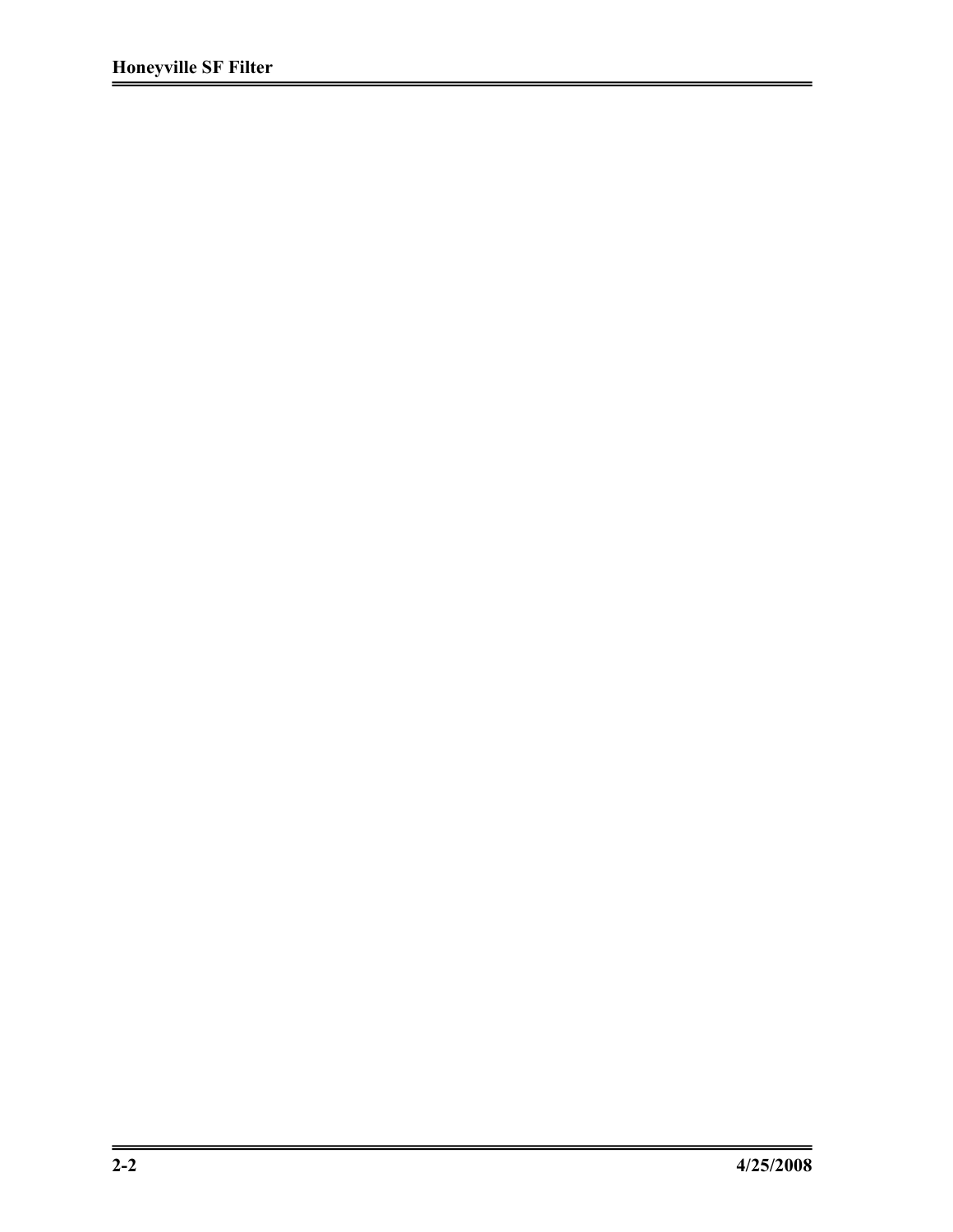# **SAFETY**

#### **WARNING!**

**Do not attempt to operate or maintain this piece of equipment until you have read and thoroughly understood all of the safety information contained in this manual. All such information must be taken seriously. This piece of equipment contains moving parts and potential pinch points which can cause serious injury or death. If you do not understand anything in this manual seek assistance from your supervisor before operating equipment.** 



- Guards, Access Doors, and Covers are in place and secure.
- The equipment has been wired and grounded in accordance with all applicable codes.
- If air being filtered contains toxic materials all necessary precautions to protect personnel have been taken.
- An approved lockout-tagout procedure has been followed before the equipment is inspected, disassembled, and/or serviced. The equipment is automatically controlled and may start without warning unless energy supplies are properly disconnected and locked out and tagged out.
- The Control Panel Enclosure is closed and secured except as is necessary for service or adjustment.
- The Access Door is closed and secured. Do not enter Filter while the system Exhaust Fan is operating.
- Do not cut, weld or grind on the filter while it is in operation; dust laden air may be highly explosive. Refer to the proper National Fire Protection Association Manual for information on cutting, welding or grinding in hazardous areas.
- The work area is clean and orderly, free of debris, materials, tools, etc.
- Operating personnel are wearing ear and eye protection and have secured loose hair, clothing, jewelry, etc.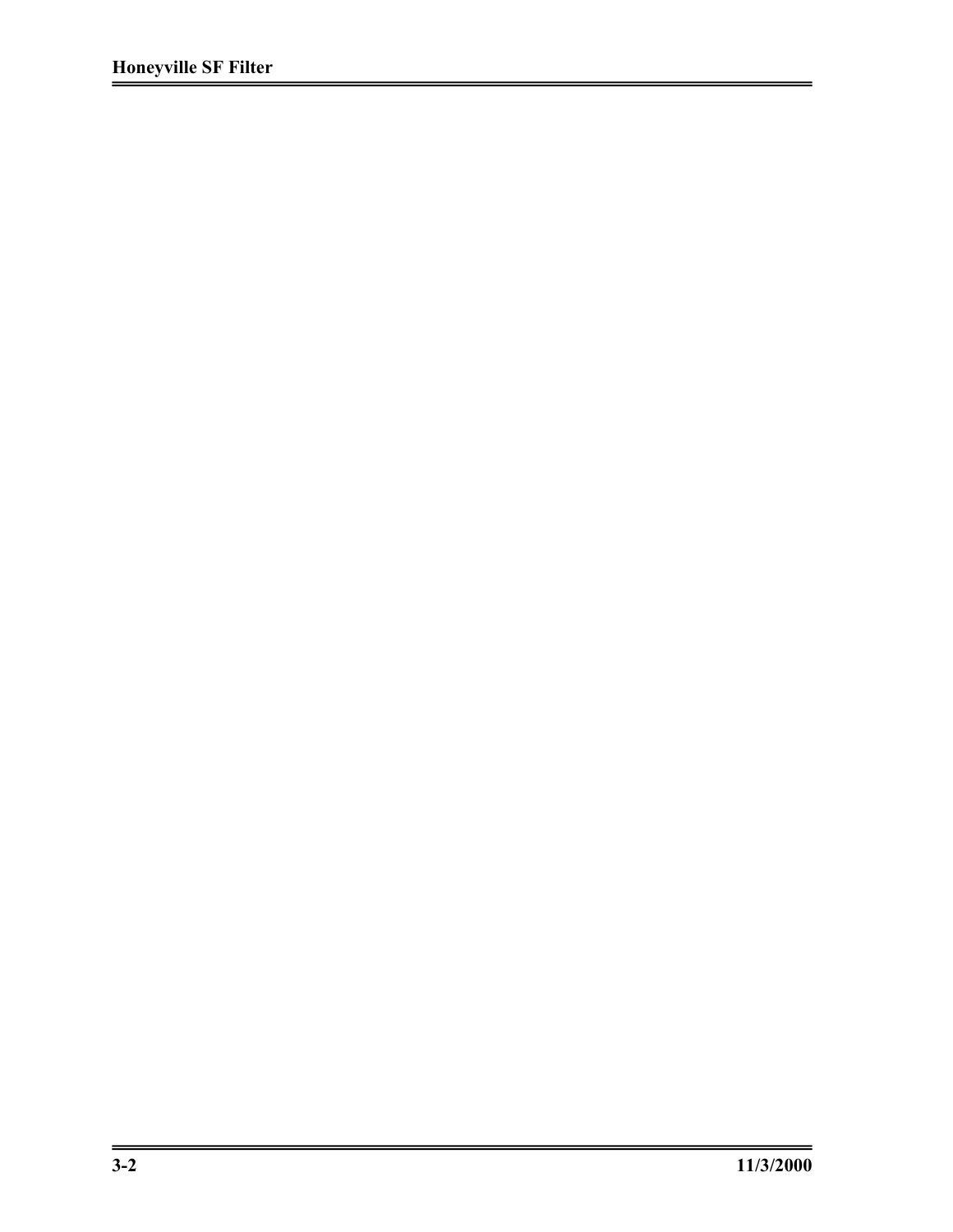### **PRINCIPLE OF OPERATION**

 The Honeyville SF Series Filter is designed for use as an after filter for vent air from a Primary Cyclone. Some light dust applications allow the SF Series to be connected directly to a Fan Outlet serving as a Primary Filter. Dust laden air enters the Top Chamber through the Inlet Opening. Dust laden air passes down through each Cloth Filter Bag and out through the Filter Fabric. Dust is trapped and collected on the inside of the Filter Bag where the air released out through the Filter Bag is clean air. Particles as small as 1 micron can be removed from the air stream. A manual or automated shake of the Filter Bags after each shift of operation will release the Dust Cake buildup from the inside of the Filter Bags causing it to drop into the lower Collection Hopper. Dust is removed via Access Door into Low Profile Hopper, or on Sloped Hopper dust will pass on into Barrels or Plastic Bags.

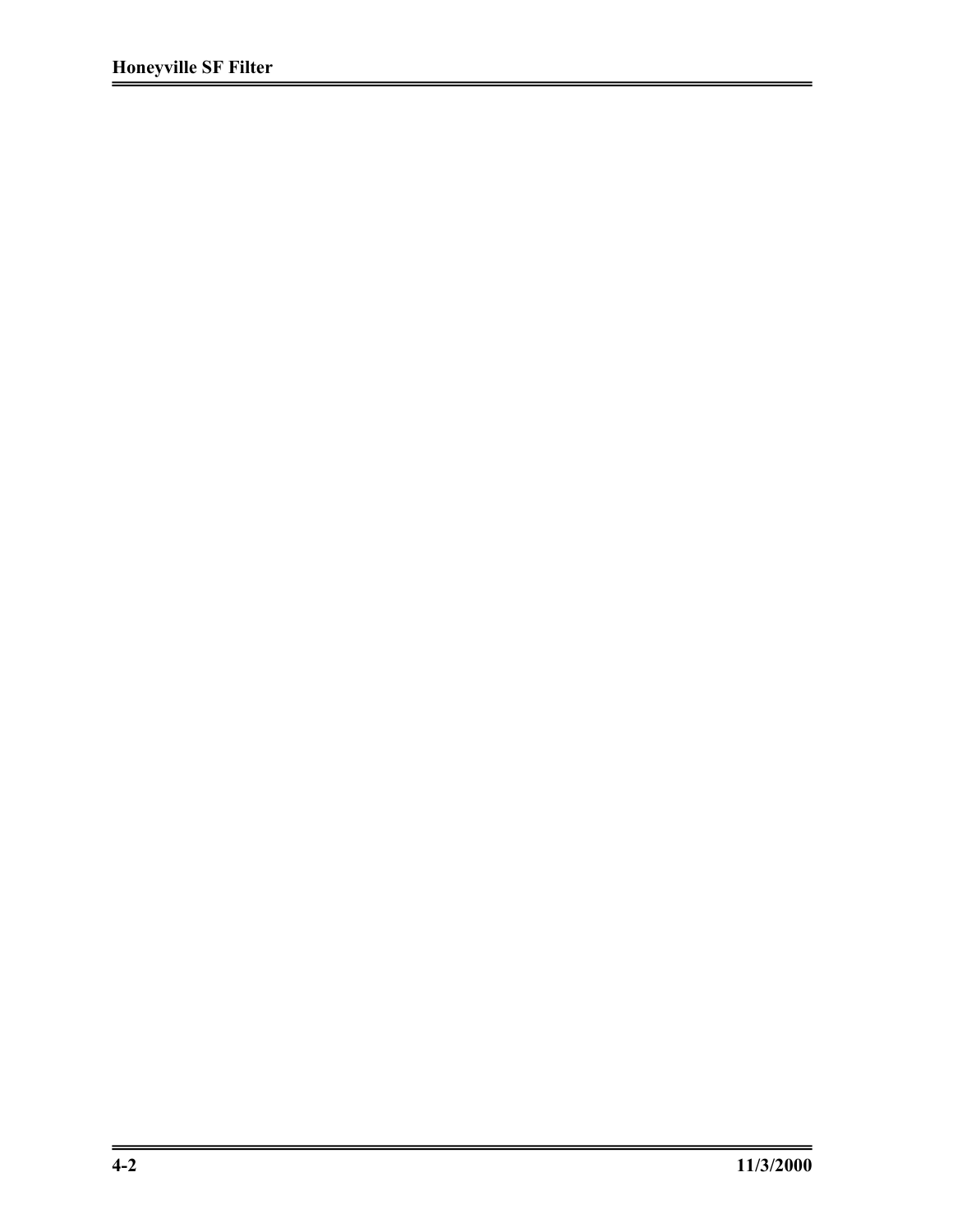# PARTS LIST







Motorized Shaker…5-14



Weather Enclosure…5-12



Hopper Bottom for Barrels…5-8

Posts, Bags, Shaker…5-4



Low Profile Hopper…5-6



Hopper Bottom for Plastic Collection Bags…5-10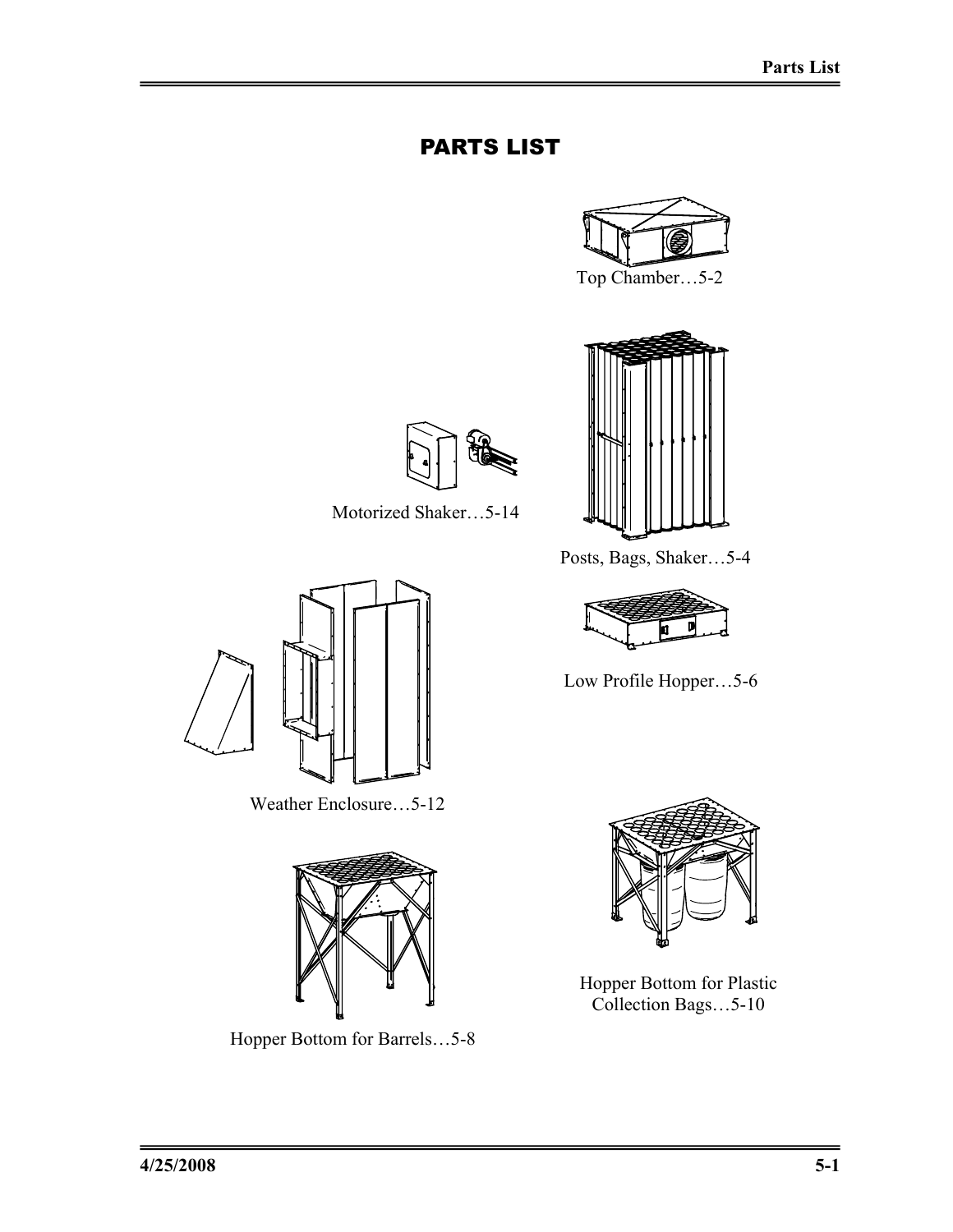## TOP CHAMBER

#### **SF-30 & SF-48 FILTERS**

| <b>Item</b>    |                               |                | <b>SF-30</b>         |     | $SF-48$              |
|----------------|-------------------------------|----------------|----------------------|-----|----------------------|
| No             | <b>Description</b>            | Qty            | <b>Size</b>          | Qty | <b>Size</b>          |
|                | <b>Roof Panel</b>             |                | 43 1/2" x 37 1/2"    |     | 43 1/2" x 55 1/2"    |
| $\overline{2}$ | <b>Top Side Panel</b>         | $\overline{2}$ | 17" x 37 1/4"        | 2   | 17" x 55 1/4"        |
| 3              | <b>Top End Panel</b>          | $\overline{2}$ | 17" x 40 1/4"        | 2   | 17" x 40 1/4"        |
| 4              | <b>Cell Plate</b>             |                | 43 1/4" x 37 1/4"    |     | 43 1/4" x 55 1/4"    |
| 5              | Lifting Lug                   | 4              |                      | 4   |                      |
| 6              | <b>Inlet Cover</b>            | 3              | 16" x 16"            | 3   | 16" x 16"            |
|                | 10" Inlet                     | Opt            | 10" Dia. x 16" x 16" | Opt | 10" Dia. x 16" x 16" |
|                | 12" Inlet                     |                | 12" Dia. x 16" x 16" | Opt | 12" Dia. x 16" x 16" |
|                | 14" Inlet                     | Opt            | 14" Dia. x 16" x 16" |     | 14" Dia. x 16" x 16" |
|                | 5/16"-18 x 3/4" Bolt          | 60             |                      | 72  |                      |
|                | 5/16"-18 Whiz Nut             | 60             |                      | 72  |                      |
|                | 14 x 3/4" Self-Drilling Screw | 48             |                      | 48  |                      |
|                | <b>White Latex Caulk</b>      | 1/2            | 10 Oz. Tube          | 1/2 | 10 Oz. Tube          |

#### **SF-78 & SF-96 FILTERS**

| <b>Item</b>    |                               |                | <b>SF-78</b>         |     | <b>SF-96</b>         |
|----------------|-------------------------------|----------------|----------------------|-----|----------------------|
| <b>No</b>      | <b>Description</b>            | Qty            | <b>Size</b>          | Qty | <b>Size</b>          |
|                | Roof Panel                    |                | 43 1/2" x 85 1/2"    |     | 43 1/2" x 103 1/2"   |
| $\overline{2}$ | <b>Top Side Panel</b>         | $\overline{2}$ | 17" x 85 1/4"        | 2   | 17" x 103 1/4"       |
| 3              | <b>Top End Panel</b>          | $\overline{2}$ | 17" x 40 1/4"        | 2   | 17" x 40 1/4"        |
| 4              | Cell Plate                    |                | 43 1/4" x 85 1/4"    |     | 43 1/4" x 103 1/4"   |
| 5              | Lifting Lug                   | 4              |                      | 4   |                      |
| 6              | <b>Inlet Cover</b>            | 3              | 16" x 26"            | 3   | 16" x 26"            |
|                | 16" Inlet                     | Opt            | 16" Dia. x 16" x 26" | Opt | 16" Dia. x 16" x 26" |
|                | 18" Inlet                     |                | 18" Dia. x 16" x 26" | Opt | 18" Dia. x 16" x 26" |
|                | 20" Inlet                     | Opt            | 20" Dia. x 16" x 26" | Opt | 20" Dia. x 16" x 26" |
|                | 22" Inlet                     | Opt            | 22" Dia. x 16" x 26" |     | 22" Dia. x 16" x 26" |
|                | 5/16"-18 x 3/4" Bolt          | 92             |                      | 104 |                      |
|                | 5/16"-18 Whiz Nut             | 92             |                      | 104 |                      |
|                | 14 x 3/4" Self-Drilling Screw | 64             |                      | 64  |                      |
|                | <b>White Latex Caulk</b>      |                | 10 Oz. Tube          |     | 10 Oz. Tube          |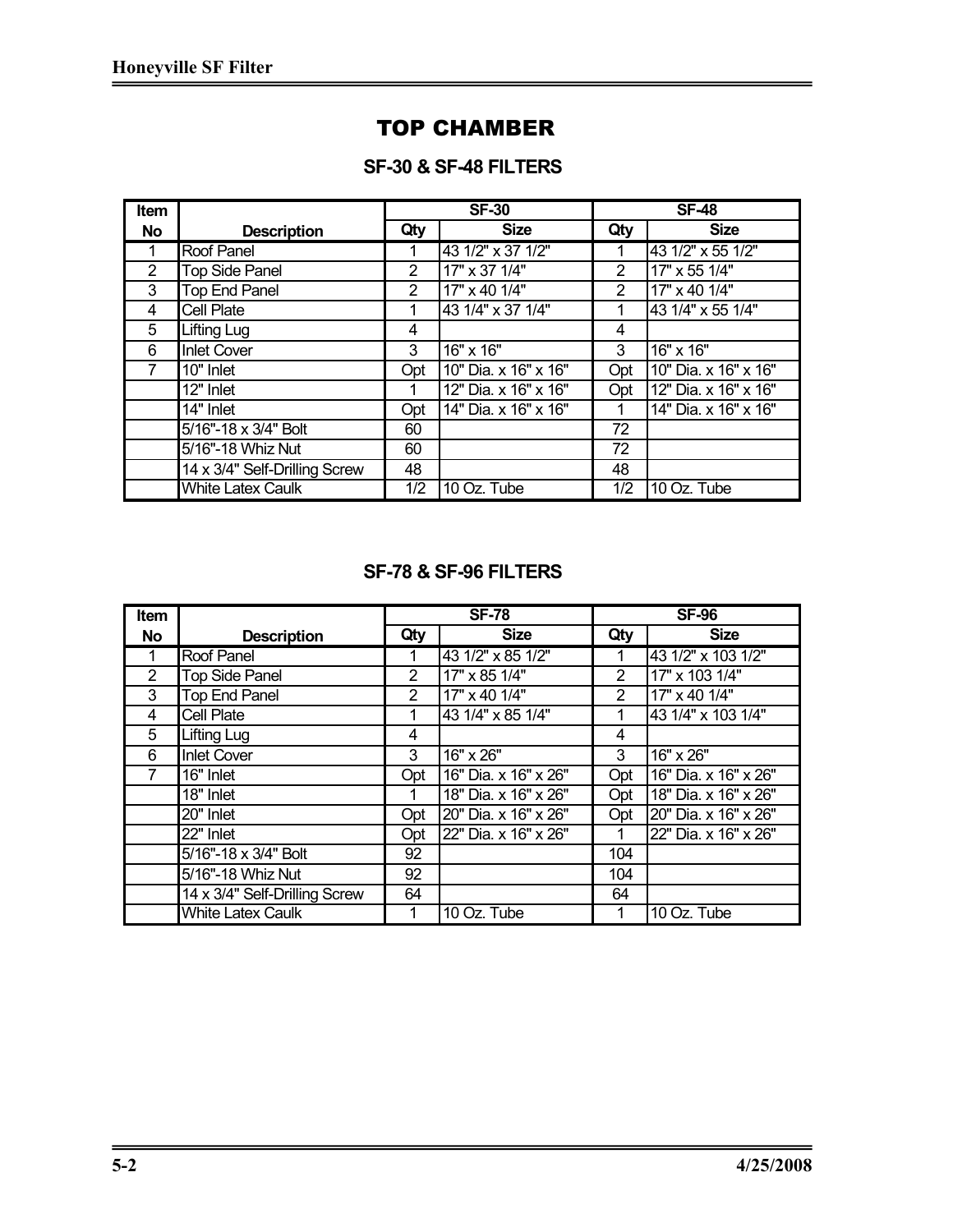

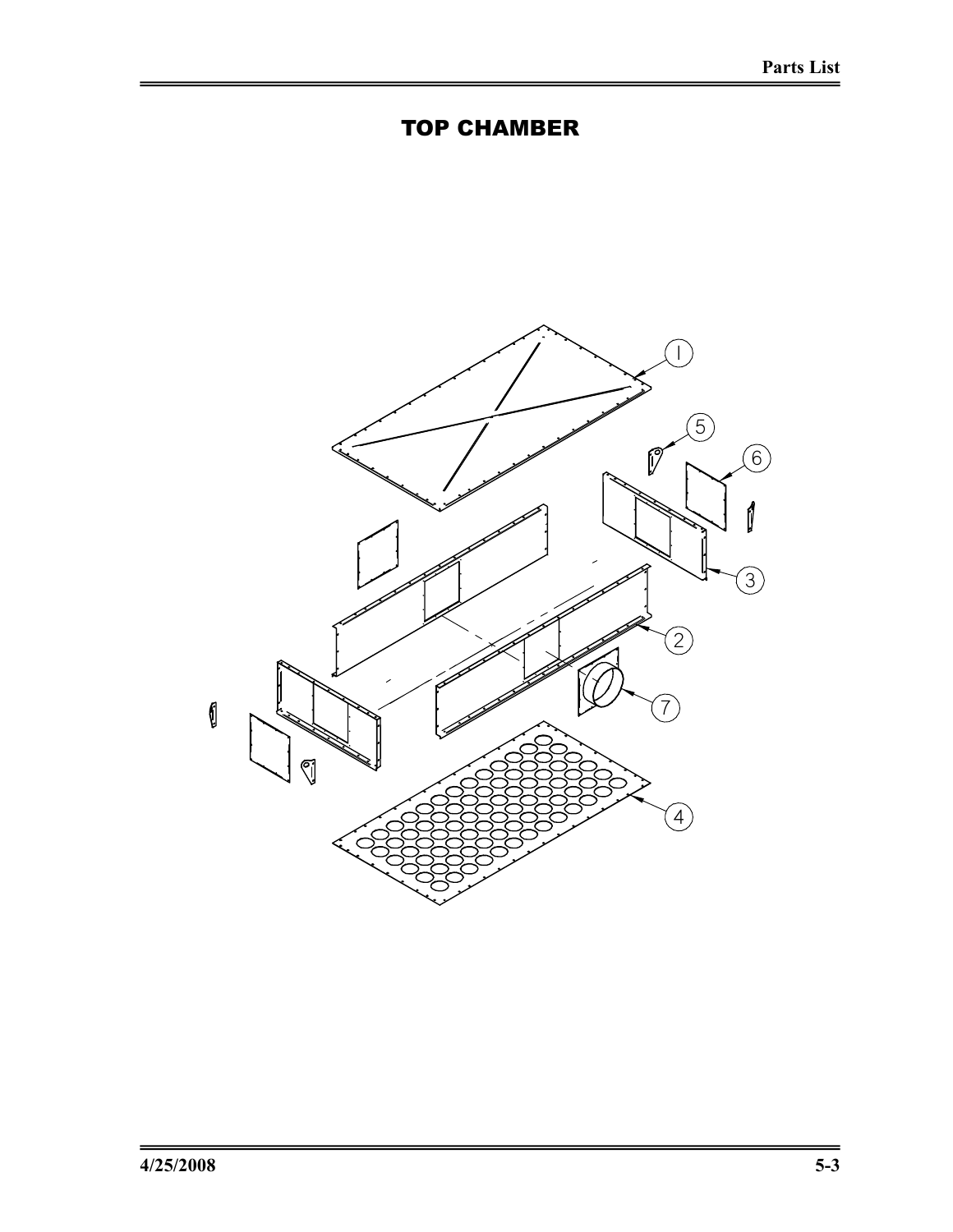# POSTS, BAGS, AND SHAKER

| Item      |                         |                | <b>SF-30-S</b> |     | <b>SF-30</b> |     | <b>SF-48-S</b> |     | <b>SF-48</b> |
|-----------|-------------------------|----------------|----------------|-----|--------------|-----|----------------|-----|--------------|
| <b>No</b> | <b>Description</b>      | Qty            | <b>Size</b>    | Qty | <b>Size</b>  | Qty | <b>Size</b>    | Qty | <b>Size</b>  |
|           | Post                    | 4              | 62 1/8"        | 4   | 88 1/8"      | 4   | 62 1/8"        | 4   | 88 1/8"      |
| 2         | Filter Bag              | 30             | 62 1/4"        | 30  | 88 1/4"      | 48  | 62 1/4"        | 48  | 88 1/4"      |
| 3         | <b>Shaker Unit Side</b> | $\overline{2}$ | 29"            | 2   | 29"          | 2   | 47"            | 2   | 47"          |
| 4         | Shaker Unit End         | $\overline{2}$ | 24"            | 2   | 24"          | 2   | 24"            | 2   | 24"          |
| 5         | Shaker Unit Rod         | 4              | 32 1/4"        | 4   | 32 1/4"      |     | 32 1/4"        | 7   | 32 1/4"      |
| 6         | 3/16" Hitch Pin         | 8              |                | 8   |              | 14  |                | 14  |              |
| 7         | 3/8" Flat Washer        | 8              |                | 8   |              | 14  |                | 14  |              |
| 8         | 3/8"-16 Hex Nut         | 8              |                | 8   |              | 14  |                | 14  |              |
| 9         | 3/8"-16 Whiz Nut        | 36             |                | 36  |              | 36  |                | 36  |              |
| 10        | 3/8"-16 x 1" Bolt       | 36             |                | 36  |              | 36  |                | 36  |              |

#### **SF-30 & SF-48 FILTERS**

| <b>SF-78 &amp; SF-96 FILTERS</b> |  |  |  |  |
|----------------------------------|--|--|--|--|
|----------------------------------|--|--|--|--|

| Item |                         |     | <b>SF-78-S</b> |     | <b>SF-78</b> |     | <b>SF-96-S</b> |     | <b>SF-96</b> |
|------|-------------------------|-----|----------------|-----|--------------|-----|----------------|-----|--------------|
| No.  | <b>Description</b>      | Qty | <b>Size</b>    | Qty | <b>Size</b>  | Qty | <b>Size</b>    | Qty | <b>Size</b>  |
|      | Post                    | 4   | 62 1/8"        | 4   | 88 1/8"      | 4   | 62 1/8"        | 4   | 88 1/8"      |
| 2    | Filter Bag              | 78  | 62 1/4"        | 78  | 88 1/4"      | 96  | 62 1/4"        | 96  | 88 1/4"      |
| 3    | <b>Shaker Unit Side</b> | 2   | 77"            | 2   | 77"          | 2   | 95"            | 2   | 95"          |
| 4    | <b>Shaker Unit End</b>  | 2   | 24"            | 2   | 24"          | 2   | 24"            | 2   | 24"          |
| 5    | <b>Shaker Unit Rod</b>  | 12  | 32 1/4"        | 12  | 32 1/4"      | 15  | 32 1/4"        | 15  | 32 1/4"      |
| 6    | 1 3/16" Hitch Pin       | 24  |                | 24  |              | 30  |                | 30  |              |
|      | 3/8" Flat Washer        | 24  |                | 24  |              | 30  |                | 30  |              |
| 8    | 3/8"-16 Hex Nut         | 24  |                | 24  |              | 30  |                | 30  |              |
| 9    | 3/8"-16 Whiz Nut        | 36  |                | 36  |              | 36  |                | 36  |              |
| 10   | 3/8"-16 x 1" Bolt       | 36  |                | 36  |              | 36  |                | 36  |              |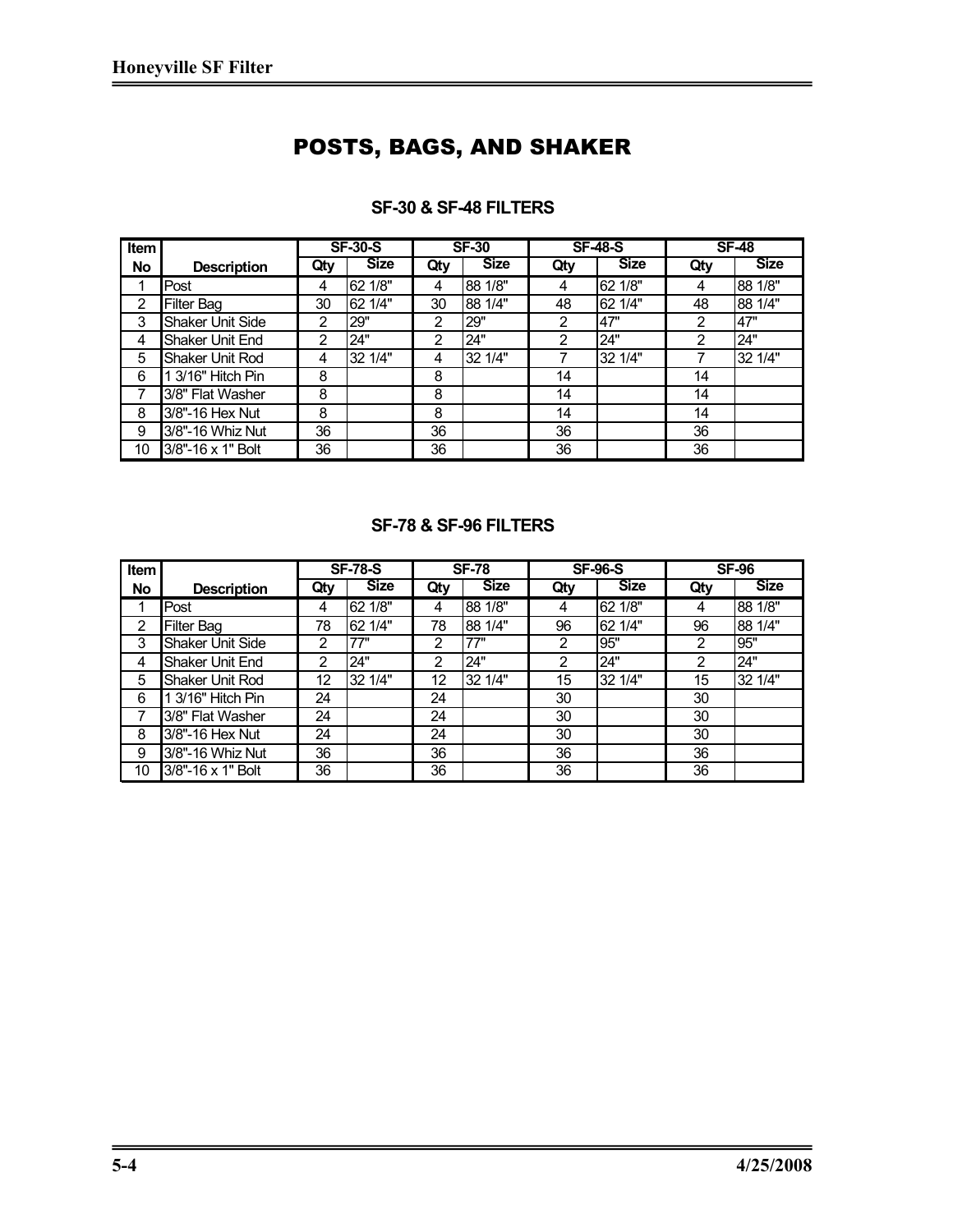

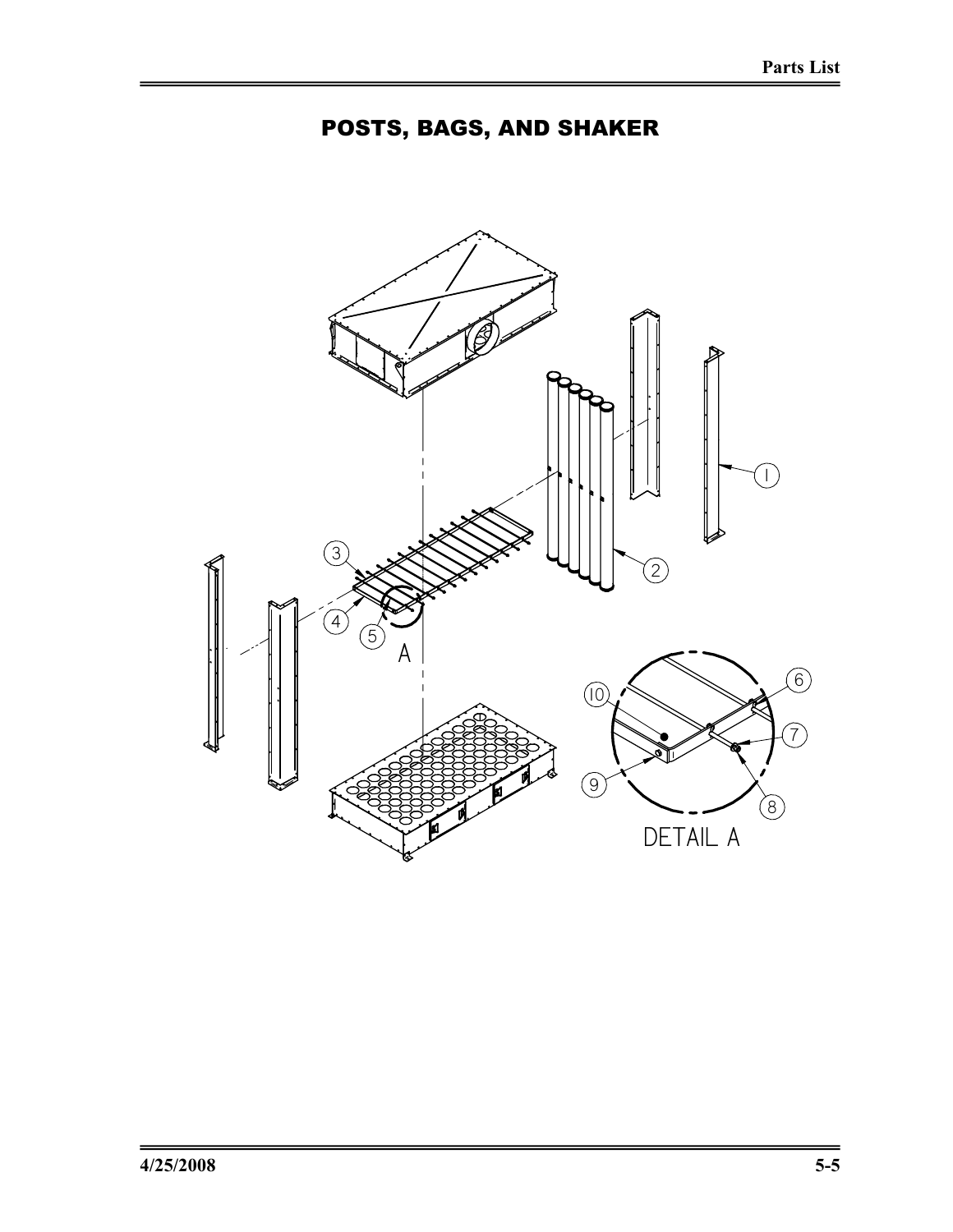# LOW PROFILE HOPPER

| <b>Item</b>    |                              |     | <b>SF-30</b>         |     | <b>SF-48</b>         |
|----------------|------------------------------|-----|----------------------|-----|----------------------|
| <b>No</b>      | <b>Description</b>           | Qty | <b>Size</b>          | Qty | <b>Size</b>          |
|                | <b>Cell Plate</b>            |     | 43 1/4" x 37 1/4"    |     | 43 1/4" x 55 1/4"    |
| $\overline{2}$ | Hopper Side Panel            |     | 12" x 37 1/4"        |     | 12" x 55 1/4"        |
| 3              | Hopper Side Panel w/ Cut-out |     | 12" x 37 1/4"        |     | 12" x 55 1/4"        |
| 4              | Hopper End Panel             | 2   | 12" x 40 1/4"        | 2   | 12" x 40 1/4"        |
| 5              | <b>Hopper Floor Panel</b>    |     | 40 1/4" x 34 1/4"    |     | 40 1/4" x 52 1/4"    |
| 6              | <b>Foot Plate</b>            | 4   | 2" x 2 1/4" x 3 1/4" | 4   | 2" x 2 1/4" x 3 1/4" |
|                | Clean-out Door               |     | 9 3/4" x 19 3/4"     |     | 9 3/4" x 19 3/4"     |
| 8              | Bail Handle Spring Latch     | 2   |                      | 2   |                      |
| 9              | 3/8" x 3/4" Foam             |     | 5'                   |     | 5'                   |
|                | 5/16"-18 x 3/4" Bolt         | 60  |                      | 72  |                      |
|                | 5/16"-18 Whiz Nut            | 60  |                      | 72  |                      |
|                | <b>White Latex Caulk</b>     | 1/2 | 10 Oz. Tube          | 1/2 | 10 Oz. Tube          |

#### **SF-30 & SF-48 FILTERS**

#### **SF-78 & SF-96 FILTERS**

| <b>Item</b>    |                              |     | <b>SF-78</b>         |     | <b>SF-96</b>         |
|----------------|------------------------------|-----|----------------------|-----|----------------------|
| No             | <b>Description</b>           | Qty | <b>Size</b>          | Qty | <b>Size</b>          |
|                | Cell Plate                   |     | 43 1/4" x 85 1/4"    |     | 43 1/4" x 103 1/4"   |
| $\overline{2}$ | Hopper Side Panel            |     | 12" x 85 1/4"        |     | 12" x 103 1/4"       |
| 3              | Hopper Side Panel w/ Cut-out |     | 12" x 85 1/4"        |     | 12" x 103 1/4"       |
| 4              | Hopper End Panel             | 2   | 12" x 40 1/4"        | 2   | 12" x 40 1/4"        |
| 5              | Hopper Floor Panel           |     | 40 1/4" x 82 1/4"    |     | 40 1/4" x 100 1/4"   |
| 6              | <b>Foot Plate</b>            | 4   | 2" x 2 1/4" x 3 1/4" | 4   | 2" x 2 1/4" x 3 1/4" |
| 7              | Clean-out Door               | 2   | 9 3/4" x 19 3/4"     | 2   | 9 3/4" x 19 3/4"     |
| 8              | Bail Handle Spring Latch     | 4   |                      | 4   |                      |
| 9              | 3/8" x 3/4" Foam             |     | 10'                  |     | 10'                  |
|                | 5/16"-18 x 3/4" Bolt         | 92  |                      | 104 |                      |
|                | 5/16"-18 Whiz Nut            | 92  |                      | 104 |                      |
|                | <b>White Latex Caulk</b>     |     | 10 Oz. Tube          |     | 10 Oz. Tube          |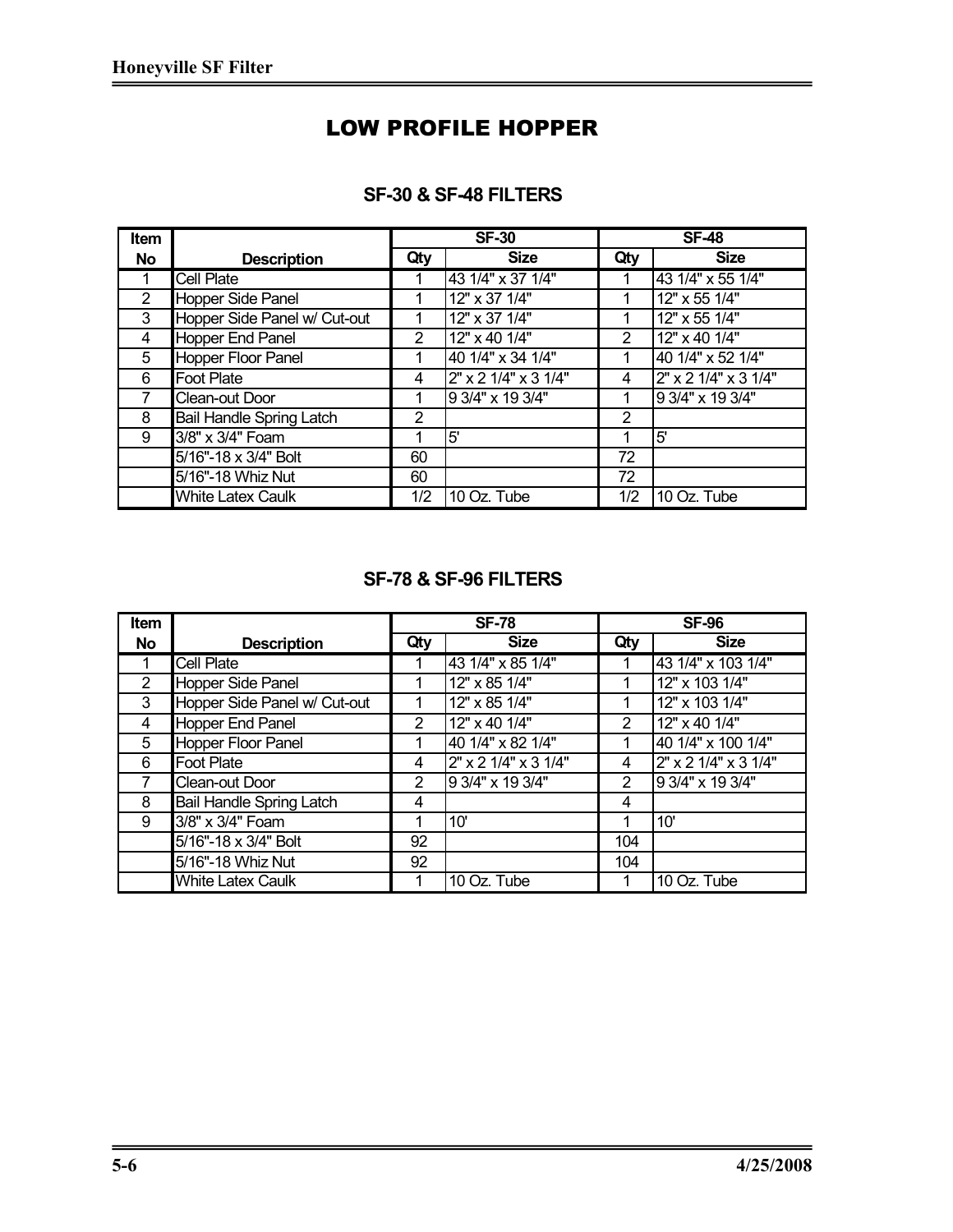# LOW PROFILE HOPPER

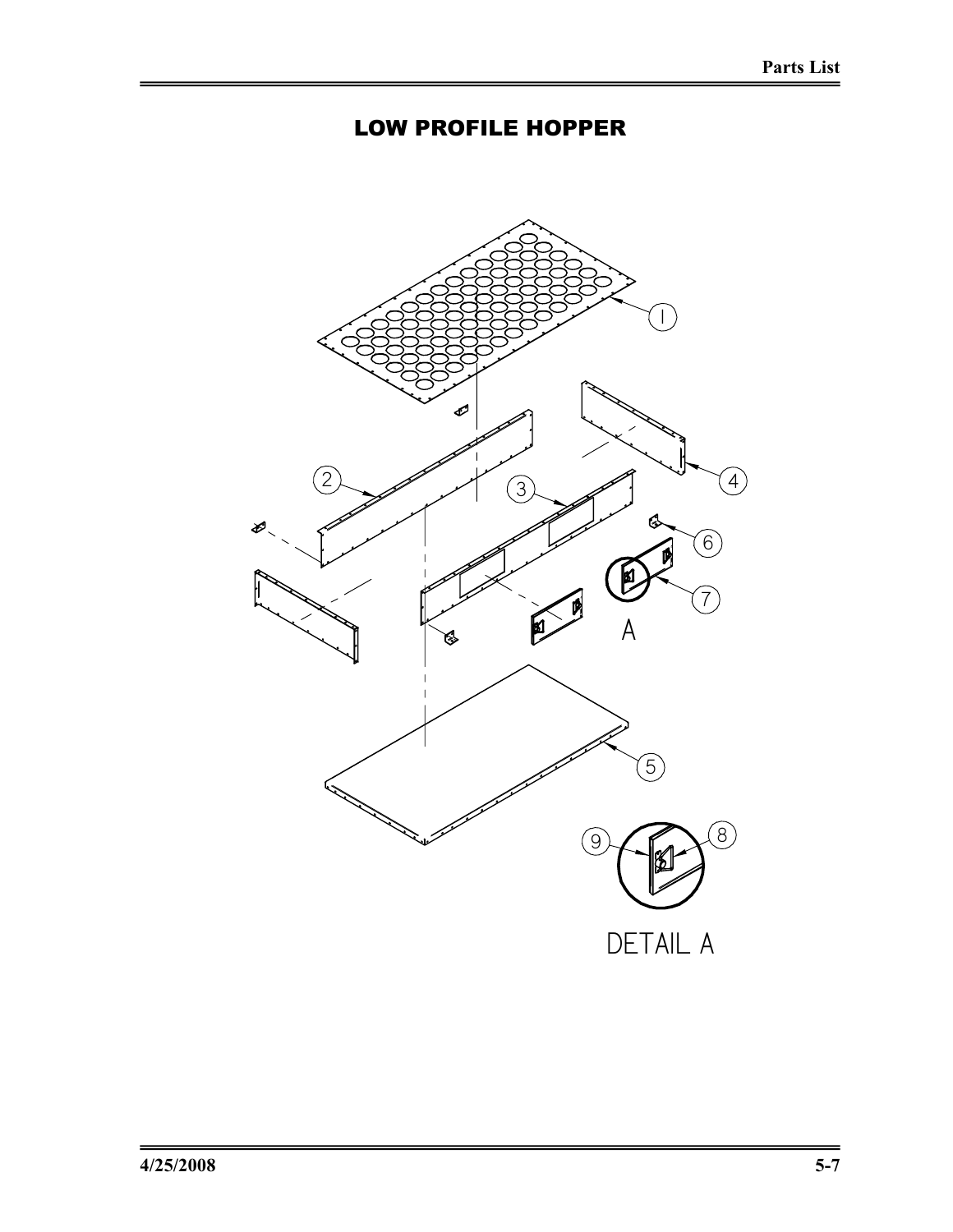# HOPPER BOTTOM FOR BARRELS (OPTIONAL)

| <b>Item</b>       |                          |                | $SF-30$                     |                | $SF-48$                         |
|-------------------|--------------------------|----------------|-----------------------------|----------------|---------------------------------|
| <b>No</b>         | <b>Description</b>       | Qty            | <b>Size</b>                 | Qty            | <b>Size</b>                     |
| $\mathbf{1}$      | Cell Plate               | 1              | 43 1/4" x 37 1/4"           | 1              | 43 1/4" x 55 1/4"               |
| 2                 | Hopper Side Panel        | $\overline{2}$ | 22" x 37 1/4"               | $\overline{2}$ | 22" x 55 1/4"                   |
| 3                 | Hopper End Panel         | 2              | 22" x 43 1/4"               | $\overline{2}$ | 22" x 43 1/4"                   |
| 4                 | <b>Hopper Divider</b>    | N/A            |                             | 1              | 15 1/2" x 26"                   |
| 5                 | Hopper Discharge         | 1              | 10" Dia. x 14" x 14"        | 2              | 10" Dia. x 14" x 14"            |
| 6                 | Leg Bracket - L&R        | 4              | 6 1/2" x 9 1/2" x 8 1/2"    | 4              | 6 1/2" x 9 1/2" x 8 1/2"        |
| $\overline{7}$    | Front Bracket - L&R      | N/A            |                             | N/A            |                                 |
|                   | Front Bracket - Double   | N/A            |                             | $\mathbf{1}$   | 1 1/2" x 2 1/2" x 8"            |
| 8                 | <b>Foot Plate</b>        | 4              | 3 1/2" x 3 1/2" x 3"        | 4              | 3 1/2" x 3 1/2" x 3"            |
| 9                 | Front Leg - L&R          | $\overline{2}$ | 3" x 3" x 67 1/4"           | $\overline{2}$ | $3'' \times 3'' \times 67$ 1/4" |
| 10                | Back Leg                 | $\overline{2}$ | 3" x 3" x 67 1/4"           | $\overline{2}$ | 3" x 3" x 67 1/4"               |
| 11                | <b>Back Brace</b>        | $\overline{2}$ | 1 1/2" x 1 1/2" x 60 15/16" | $\overline{2}$ | 1 1/2" x 1 1/2" x 72 1/8"       |
| $12 \overline{ }$ | Side Brace               | 4              | 1 1/2" x 1 1/2" x 64 5/16"  | 4              | 1 1/2" x 1 1/2" x 64 5/16"      |
| 13                | <b>Front Brace</b>       | 1              | 1 1/2" x 1 1/2" x 32 7/8"   | $\overline{2}$ | 1 1/2" x 1 1/2" x 32 3/8"       |
|                   | 5/16"-18 x 3/4" Bolt     | 38             |                             | 70             |                                 |
|                   | 5/16"-18 Whiz Nut        | 38             |                             | 70             |                                 |
|                   | 3/8"-16 x 1" Bolt        | 38             |                             | 40             |                                 |
|                   | 3/8"-16 Whiz Nut         | 38             |                             | 40             |                                 |
|                   | 1/2" Flat Washer         | 6              |                             | 6              |                                 |
|                   | 1/2"-13 x 1" Bolt        | 24             |                             | 24             |                                 |
|                   | 1/2" 13 Hex Nut          | 24             |                             | 24             |                                 |
|                   | <b>White Latex Caulk</b> | 1/2            | 10 Oz. Tube                 | 1/2            | 10 Oz. Tube                     |

#### **SF-30 & SF-48 FILTERS**

#### **SF-78 & SF-96 FILTERS**

| Item            |                          |                | $SF-78$                    | <b>SF-96</b>   |                                 |  |
|-----------------|--------------------------|----------------|----------------------------|----------------|---------------------------------|--|
| No              | <b>Description</b>       | Qty            | <b>Size</b>                | Qty            | <b>Size</b>                     |  |
| $\mathbf{1}$    | Cell Plate               | 1              | 43 1/4" x 85 1/4"          |                | 43 1/4" x 103 1/4"              |  |
| $\overline{2}$  | Hopper Side Panel        | $\overline{2}$ | 22" x 85 1/4"              | $\overline{2}$ | 22" x 103 1/4"                  |  |
| 3               | <b>Hopper End Panel</b>  | $\overline{2}$ | 22" x 43 1/4"              | $\overline{2}$ | 22" x 43 1/4"                   |  |
| 4               | <b>Hopper Divider</b>    | $\overline{2}$ | 15 1/2" x 26"              | 3              | 15 1/2" x 26"                   |  |
| $\overline{5}$  | Hopper Discharge         | 3              | 10" Dia. x 14" x 14"       | 4              | 10" Dia. x 14" x 14"            |  |
| 6               | Leg Bracket - L&R        | 4              | 6 1/2" x 9 1/2" x 8 1/2"   | 4              | 6 1/2" x 9 1/2" x 8 1/2"        |  |
| $\overline{7}$  | Front Bracket - L&R      | $\overline{2}$ | 1 1/2" x 2 1/2" x 8"       | 2              | 1 1/2" x 2 1/2" x 8"            |  |
|                 | Front Bracket - Double   | N/A            |                            | N/A            |                                 |  |
| 8               | <b>Foot Plate</b>        | 4              | 3 1/2" x 3 1/2" x 3"       | 4              | 3 1/2" x 3 1/2" x 3"            |  |
| 9               | Front Leg - L&R          | $\overline{2}$ | 3" x 3" x 67 1/4"          | 2              | $3'' \times 3'' \times 67$ 1/4" |  |
| $\overline{10}$ | <b>Back Leg</b>          | $\overline{2}$ | 3" x 3" x 67 1/4"          | $\overline{2}$ | 3" x 3" x 67 1/4"               |  |
| 11              | <b>Back Brace</b>        | $\overline{2}$ | 2" x 2" x 95 9/16"         | 2              | 2" x 2" x 111 3/16"             |  |
| 12              | Side Brace               | 4              | 1 1/2" x 1 1/2" x 64 5/16" | 4              | 1 1/2" x 1 1/2" x 52"           |  |
| 13              | <b>Front Brace</b>       | $\overline{2}$ | 1 1/2" x 1 1/2" x 32 3/8"  | 2              | 1 1/2" x 1 1/2" x 32 3/8"       |  |
| 14              | Lower Brace              | N/A            |                            | $\overline{2}$ | 1 1/2" x 1 1/2" x 38 7/8"       |  |
|                 | 5/16"-18 x 3/4" Bolt     | 106            |                            | 138            |                                 |  |
|                 | 5/16"-18 Whiz Nut        | 106            |                            | 138            |                                 |  |
|                 | 3/8"-16 x 1" Bolt        | 40             |                            | 40             |                                 |  |
|                 | 3/8"-16 Whiz Nut         | 40             |                            | 40             |                                 |  |
|                 | 1/2" Flat Washer         | 6              |                            | 6              |                                 |  |
|                 | 1/2"-13 x 1" Bolt        | 24             |                            | 24             |                                 |  |
|                 | 1/2" 13 Hex Nut          | 24             |                            | 24             |                                 |  |
|                 | <b>White Latex Caulk</b> | 1              | 10 Oz. Tube                | 1              | 10 Oz. Tube                     |  |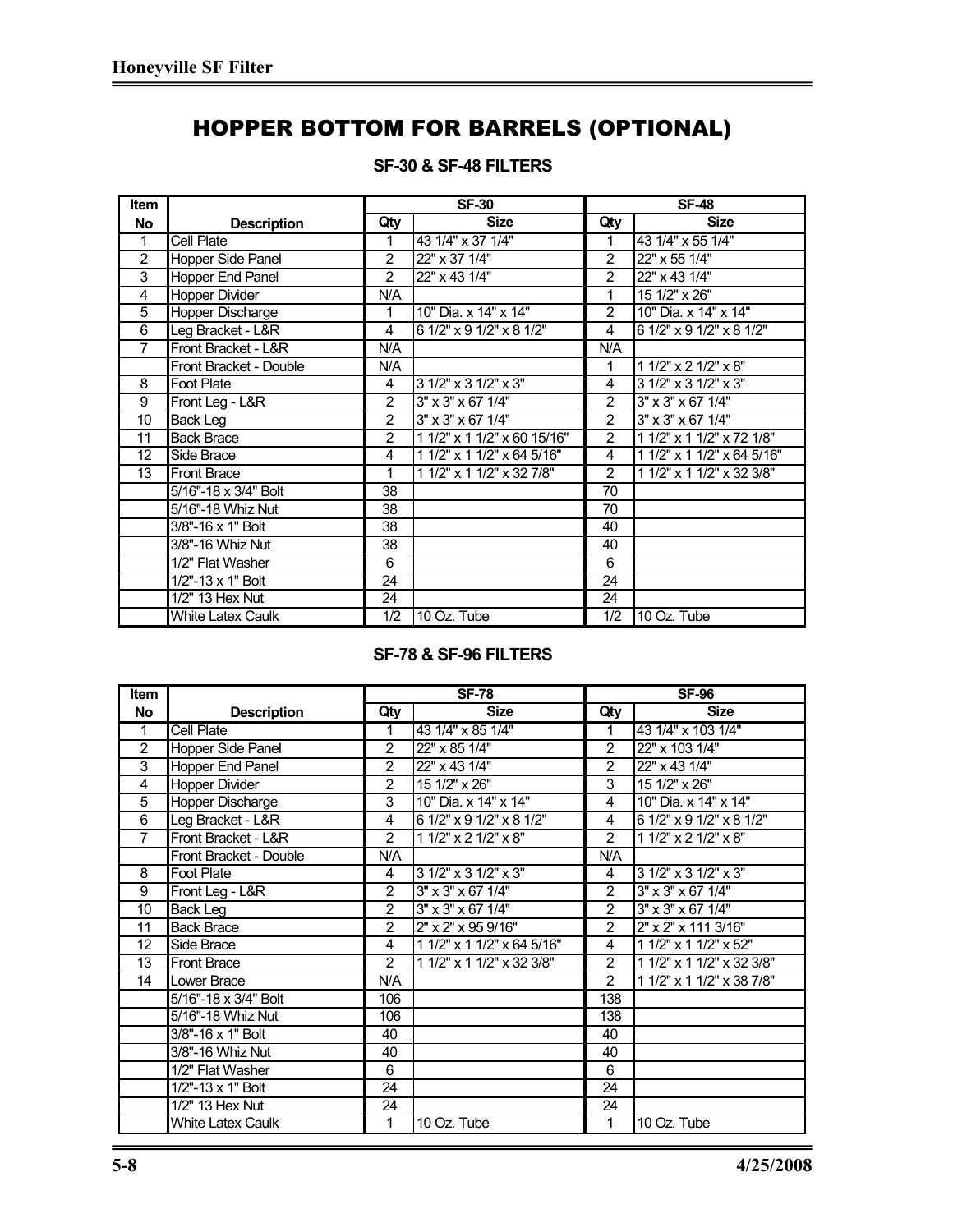SF-30

 $\left[13\right]$ 

 $(13)$ 

SF-48

 $\sqrt{14}$ 

SF-96



# HOPPER BOTTOM FOR BARRELS (OPTIONAL)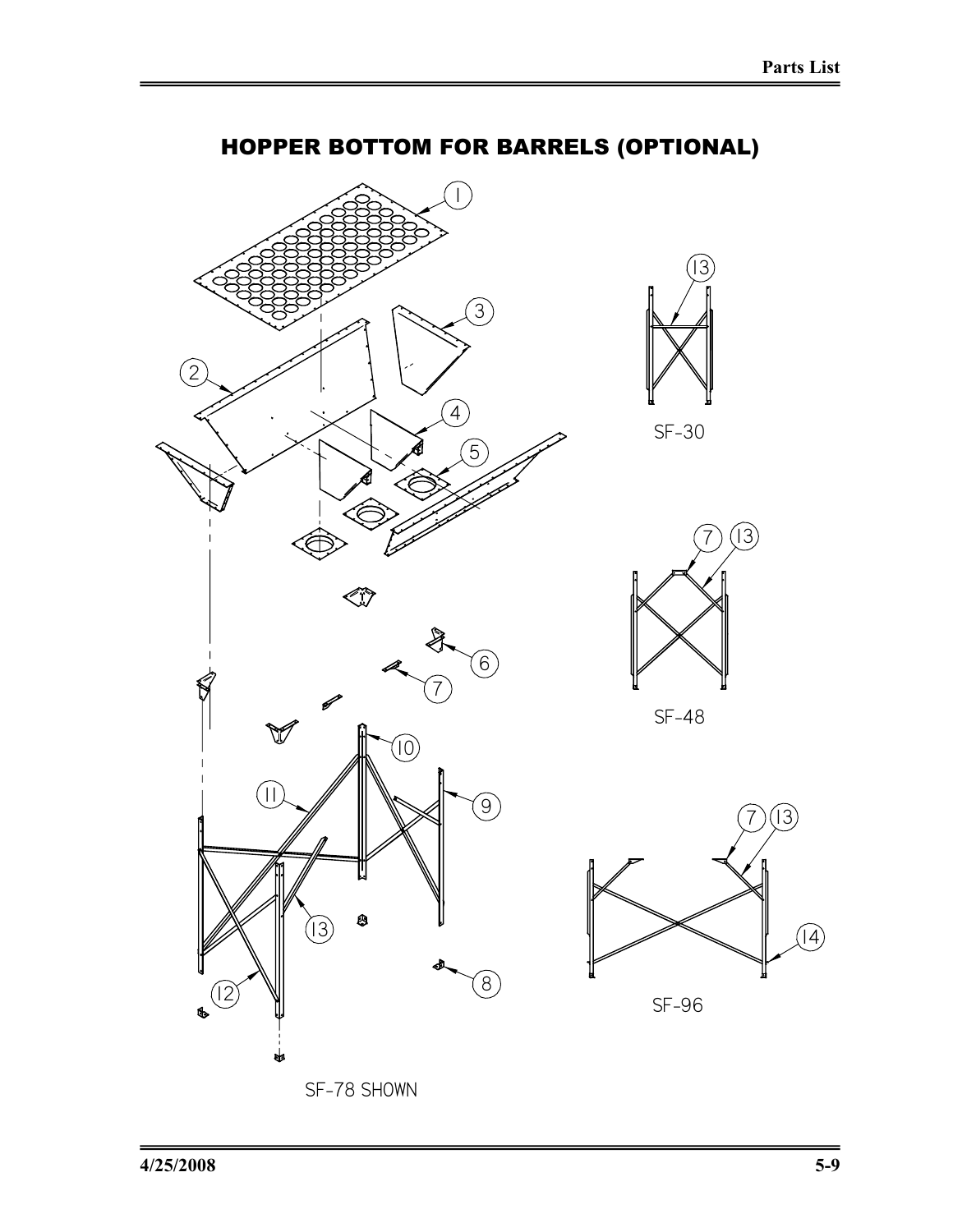# HOPPER BOTTOM FOR PLASTIC COLLECTION BAGS (OPTIONAL)

| Item           |                               | <b>SF-30</b>   |                              |                | <b>SF-48</b>                 |
|----------------|-------------------------------|----------------|------------------------------|----------------|------------------------------|
| No             | <b>Description</b>            | Qty            | <b>Size</b>                  | Qty            | <b>Size</b>                  |
| 1              | <b>Cell Plate</b>             | 1              | 43 1/4" x 37 1/4"            |                | 43 1/4" x 55 1/4"            |
| 2              | <b>Hopper Side Panel</b>      | $\overline{2}$ | 13" x 37 1/4"                | $\overline{2}$ | 13" x 55 1/4"                |
| 3              | Hopper End Panel              | $\overline{2}$ | 13" x 35 7/8"                | $\overline{2}$ | 13" x 35 7/8"                |
| 4              | Hopper Divider                | N/A            |                              |                | 12" x 32 1/2"                |
| $\overline{5}$ | <b>Hopper Discharge</b>       | 1              | 20 1/2" Dia. x 21" x 24 1/2" | $\overline{2}$ | 20 1/2" Dia. x 21" x 24 1/2" |
| 6              | Leg Bracket - L&R             | 4              | 6 1/2" x 9 1/2" x 8 1/2"     | 4              | 6 1/2" x 9 1/2" x 8 1/2"     |
| $\overline{7}$ | Front Bracket - L&R           | N/A            |                              | N/A            |                              |
|                | Front Bracket - Double        | N/A            |                              | 1              | 1 1/2" x 2 1/2" x 8"         |
| 8              | Foot Plate                    | 4              | 3 1/2" x 3 1/2" x 3"         | 4              | 3 1/2" x 3 1/2" x 3"         |
| 9              | Front Leg - L&R               | $\overline{2}$ | 3" x 3" x 47 1/4"            | 2              | 3" x 3" x 47 1/4"            |
| 10             | <b>Back Leg</b>               | $\overline{2}$ | 3" x 3" x 47 1/4"            | $\overline{2}$ | 3" x 3" x 47 1/4"            |
| 11             | <b>Back Brace</b>             | $\overline{2}$ | 1 1/2" x 1 1/2" x 43 7/8"    | $\overline{2}$ | 1 1/2" x 1 1/2" x 58 1/2"    |
| 12             | Side Brace                    | 4              | 1 1/2" x 1 1/2" x 48 1/2"    | 4              | 1 1/2" x 1 1/2" x 48 1/2"    |
| 13             | <b>Front Brace</b>            | 1              | 1 1/2" x 1 1/2" x 32 7/8"    | 2              | 1 1/2" x 1 1/2" x 25 13/16"  |
|                | 5/16"-18 x 3/4" Bolt          | 42             |                              | 78             |                              |
|                | 5/16"-18 Whiz Nut             | 42             |                              | 78             |                              |
|                | 3/8"-16 x 1" Bolt             | 38             |                              | 40             |                              |
|                | 3/8"-16 Whiz Nut              | 38             |                              | 40             |                              |
|                | 1/2" Flat Washer              | 6              |                              | 6              |                              |
|                | $1/2" - 13 \times 1"$ Bolt    | 24             |                              | 24             |                              |
|                | 1/2" 13 Hex Nut               | 24             |                              | 24             |                              |
|                | <b>White Latex Caulk</b>      | 1/2            | 10 Oz. Tube                  | 1/2            | 10 Oz. Tube                  |
|                | Clamp                         | 1              | 20 1/2" Dia.                 | 2              | 20 1/2" Dia.                 |
|                | <b>Plastic Collection Bag</b> | 1              | 21" Dia. x 40" Tall          | $\overline{2}$ | 21" Dia. x 40" Tall          |

#### **SF-30 & SF-48 FILTERS**

#### **SF-78 & SF-96 FILTERS**

| <b>Item</b>     |                               |                | <b>SF-78</b>                 |                | <b>SF-96</b>                 |
|-----------------|-------------------------------|----------------|------------------------------|----------------|------------------------------|
| No              | <b>Description</b>            | Qty            | <b>Size</b>                  | Qty            | <b>Size</b>                  |
| 1               | <b>Cell Plate</b>             | 1              | 43 1/4" x 85 1/4"            |                | 43 1/4" x 103 1/4"           |
| $\overline{c}$  | <b>Hopper Side Panel</b>      | $\overline{c}$ | 13" x 85 1/4"                | $\overline{c}$ | 13" x 103 1/4"               |
| $\overline{3}$  | <b>Hopper End Panel</b>       | $\overline{2}$ | 13" x 35 7/8"                | $\overline{2}$ | 13" x 35 7/8"                |
| 4               | <b>Hopper Divider</b>         | $\overline{2}$ | 12" x 32 1/2"                | 3              | 12" x 32 1/2"                |
| 5               | <b>Hopper Discharge</b>       | 3              | 20 1/2" Dia. x 21" x 24 1/2" | 4              | 20 1/2" Dia. x 21" x 24 1/2" |
| $\overline{6}$  | Leg Bracket - L&R             | 4              | 6 1/2" x 9 1/2" x 8 1/2"     | 4              | 6 1/2" x 9 1/2" x 8 1/2"     |
| $\overline{7}$  | Front Bracket - L&R           | $\overline{2}$ | 1 1/2" x 2 1/2" x 8"         | $\overline{2}$ | 1 1/2" x 2 1/2" x 8"         |
|                 | Front Bracket - Double        | N/A            |                              | N/A            |                              |
| 8               | <b>Foot Plate</b>             | 4              | 3 1/2" x 3 1/2" x 3"         | 4              | 3 1/2" x 3 1/2" x 3"         |
| 9               | Front Leg - L&R               | $\overline{2}$ | 3" x 3" x 47 1/4"            | $\overline{2}$ | 3" x 3" x 47 1/4"            |
| $\overline{10}$ | Back Leg                      | $\overline{2}$ | 3" x 3" x 47 1/4"            | 2              | 3" x 3" x 47 1/4"            |
| 11              | <b>Back Brace</b>             | 2              | 2" x 2" x 85 13/16"          | $\overline{2}$ | 2" x 2" x 102 7/8"           |
| 12              | Side Brace                    | 4              | 1 1/2" x 1 1/2" x 48 1/2"    | 4              | 1 1/2" x 1 1/2" x 48 1/2"    |
| $\overline{13}$ | Front Brace                   | $\overline{2}$ | 1 1/2" x 1 1/2" x 25 13/16"  | $\overline{2}$ | 1 1/2" x 1 1/2" x 25 13/16"  |
|                 | 5/16"-18 x 3/4" Bolt          | 118            |                              | 154            |                              |
|                 | 5/16"-18 Whiz Nut             | 118            |                              | 154            |                              |
|                 | 3/8"-16 x 1" Bolt             | 40             |                              | 40             |                              |
|                 | 3/8"-16 Whiz Nut              | 40             |                              | 40             |                              |
|                 | 1/2" Flat Washer              | 6              |                              | 6              |                              |
|                 | 1/2"-13 x 1" Bolt             | 24             |                              | 24             |                              |
|                 | 1/2" 13 Hex Nut               | 24             |                              | 24             |                              |
|                 | <b>White Latex Caulk</b>      | 1              | 10 Oz. Tube                  | 1              | 10 Oz. Tube                  |
|                 | Clamp                         | 3              | 20 1/2" Dia.                 | 4              | 20 1/2" Dia.                 |
|                 | <b>Plastic Collection Bag</b> | 3              | 21" Dia. x 40" Tall          | 4              | 21" Dia. x 40" Tall          |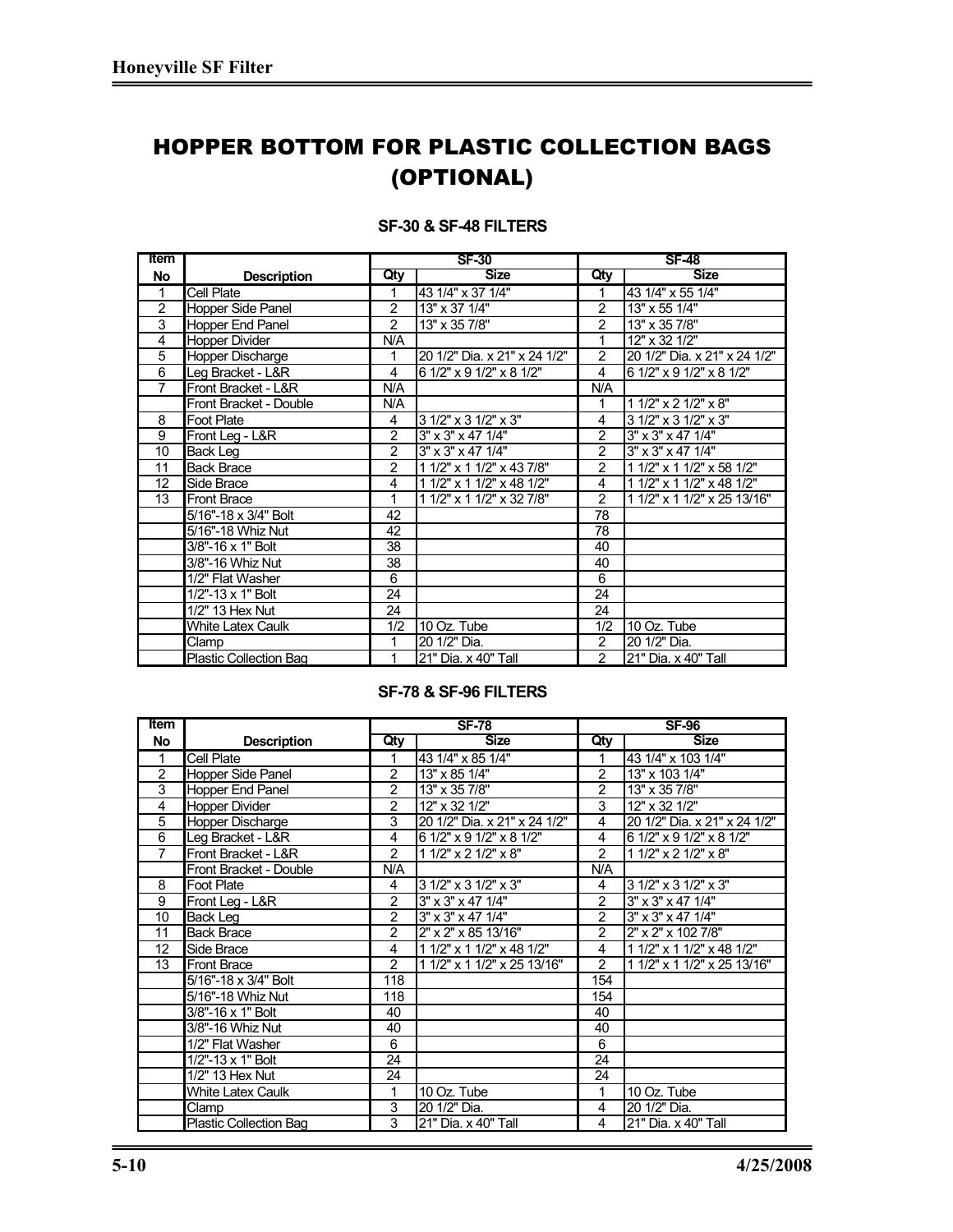# HOPPER BOTTOM FOR PLASTIC COLLECTION BAGS (OPTIONAL)



SF-78 SHOWN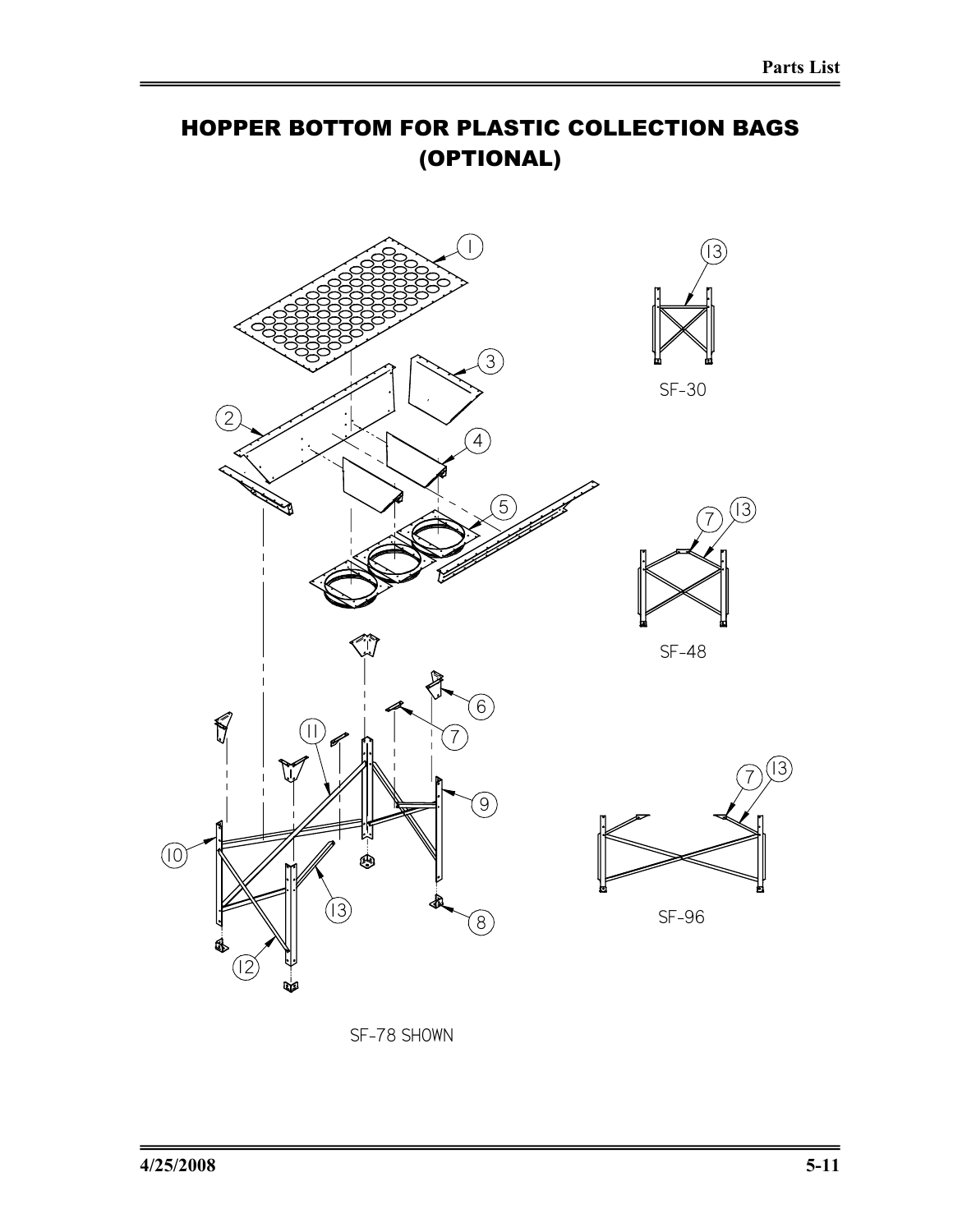# WEATHER ENCLOSURE (OPTIONAL)

| <b>Item</b> |                            |     | <b>SF-30S</b>     |     | <b>SF-30</b>      |                | <b>SF-48S</b>       | <b>SF-48</b> |                   |
|-------------|----------------------------|-----|-------------------|-----|-------------------|----------------|---------------------|--------------|-------------------|
| No.         | <b>Description</b>         | Qty | <b>Size</b>       | Qty | <b>Size</b>       | Qty            | <b>Size</b>         | Qty          | <b>Size</b>       |
|             | Outlet Top Panel           |     | 11" x 30"         |     | 24" x 30"         |                | 11" x 30"           |              | 24" x 30"         |
| 2           | <b>Outlet Bottom Panel</b> |     | 11" x 30"         |     | 24" x 30"         |                | $11" \times 30"$    |              | 24" x 30"         |
| 3           | <b>Outlet Side Panel</b>   | 2   | $10" \times 40"$  | 2   | 10" x 40"         | $\overline{2}$ | $10" \times 40"$    | 2            | 10" x 40"         |
| 4           | 30" Weather Panel          |     | 30" x 62 1/8"     |     | 30" x 88 1/8"     | 1              | 30" x 62 1/8"       |              | 30" x 88 1/8"     |
| 5           | 24" Weather Panel          |     | N/A 24" x 62 1/8" |     | N/A 24" x 88 1/8" |                | $N/A$ 24" x 62 1/8" |              | N/A 24" x 88 1/8" |
| 6           | 18" Weather Panel          | 2   | 18" x 62 1/8"     | 2   | 18" x 88 1/8"     | 4              | 18" x 62 1/8"       | 4            | 18" x 88 1/8"     |
|             | 5/16"-18 x 3/4" Bolt       | 114 |                   | 130 |                   | 138            |                     | 158          |                   |
|             | 5/16"-18 Whiz Nut          | 114 |                   | 130 |                   | 138            |                     | 158          |                   |
|             | 3/16" Black Trim           | 4   | 62"               | 4   | 88"               | 6              | 62"                 | 6            | 88"               |
|             | Vent Hood                  | Opt |                   | Opt |                   | Opt            |                     | Opt          |                   |
|             | <b>Outlet Cover</b>        | Opt |                   | Opt |                   | Opt            |                     | Opt          |                   |

#### **SF-30 & SF-48 FILTERS**

#### **SF-78 & SF-96 FILTERS**

| Item |                            |     | <b>SF-78S</b>     |     | <b>SF-78</b>      |     | <b>SF-96S</b>     | <b>SF-96</b> |                   |
|------|----------------------------|-----|-------------------|-----|-------------------|-----|-------------------|--------------|-------------------|
| No.  | <b>Description</b>         | Qty | <b>Size</b>       | Qty | <b>Size</b>       | Qty | <b>Size</b>       | Qty          | <b>Size</b>       |
|      | Outlet Top Panel           |     | $11" \times 30"$  |     | 24" x 30"         |     | $11" \times 30"$  |              | 24" x 30"         |
| 2    | <b>Outlet Bottom Panel</b> |     | 11" x 30"         |     | 24" x 30"         |     | 11" x 30"         | 1            | 24" x 30"         |
| 3    | <b>Outlet Side Panel</b>   | 2   | 10" x 40"         | 2   | $10" \times 40"$  | 2   | 10" x 40"         | 2            | 10" x 40"         |
| 4    | 30" Weather Panel          | 3   | 30" x 62 1/8"     | 3   | 30" x 88 1/8"     | 5   | 30" x 62 1/8"     | 5            | 30" x 88 1/8"     |
| 5    | 24" Weather Panel          |     | N/A 24" x 62 1/8" |     | N/A 24" x 88 1/8" | 2   | 24" x 62 1/8"     | 2            | 24" x 88 1/8"     |
| 6    | 18" Weather Panel          | 4   | 18" x 62 1/8"     | 4   | 18" x 88 1/8"     |     | N/A 18" x 62 1/8" |              | N/A 18" x 88 1/8" |
|      | 5/16"-18 x 3/4" Bolt       | 170 |                   | 194 |                   | 182 |                   | 206          |                   |
|      | 5/16"-18 Whiz Nut          | 170 |                   | 194 |                   | 182 |                   | 206          |                   |
|      | 3/16" Black Trim           | 8   | 62"               | 8   | 88"               | 8   | 62"               | 8            | 88"               |
|      | Vent Hood                  | Opt |                   | Opt |                   | Opt |                   | Opt          |                   |
|      | <b>Outlet Cover</b>        | Opt |                   | Opt |                   | Opt |                   | Opt          |                   |

#### **VENT HOOD**

| <b>I</b> Item<br>No. | <b>Description</b>  | Qtv | Size                            |
|----------------------|---------------------|-----|---------------------------------|
| 8                    | <b>Vent Hood</b>    |     | 1 $\left 33\right $ x 43" x 20" |
|                      | 11 3/16" Black Trim |     | 120"                            |

#### **OUTLET COVER**

| <b>Item</b><br>No. | <b>Description</b>  | Qtv | Size            |
|--------------------|---------------------|-----|-----------------|
| 9                  | <b>Outlet Cover</b> |     | 33" x 43" x 20" |
|                    | 10 Easy Access Door |     | 15" x 19"       |
|                    | 11 3/16" Black Trim |     | 120"            |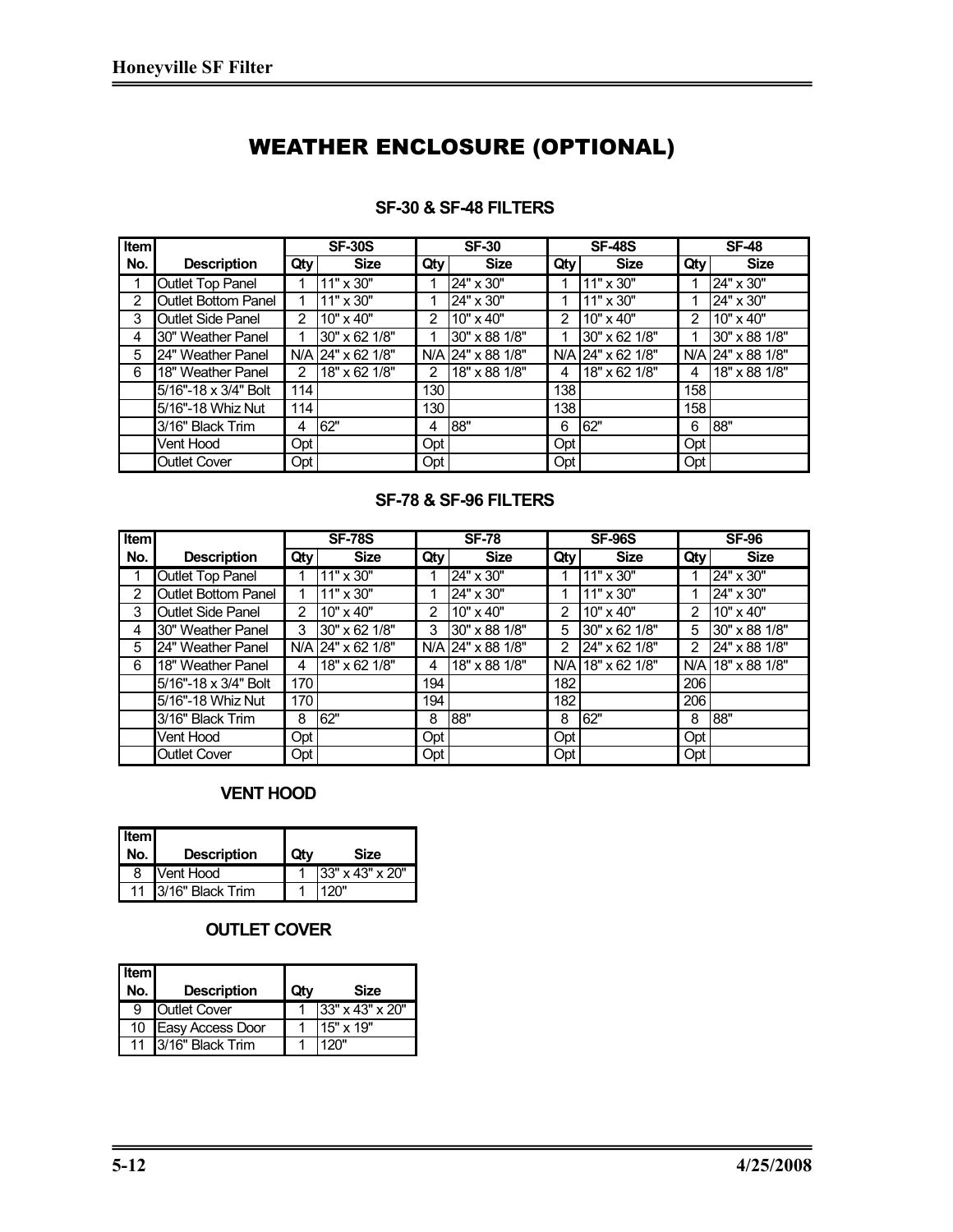



WEATHER PANEL LAYOUT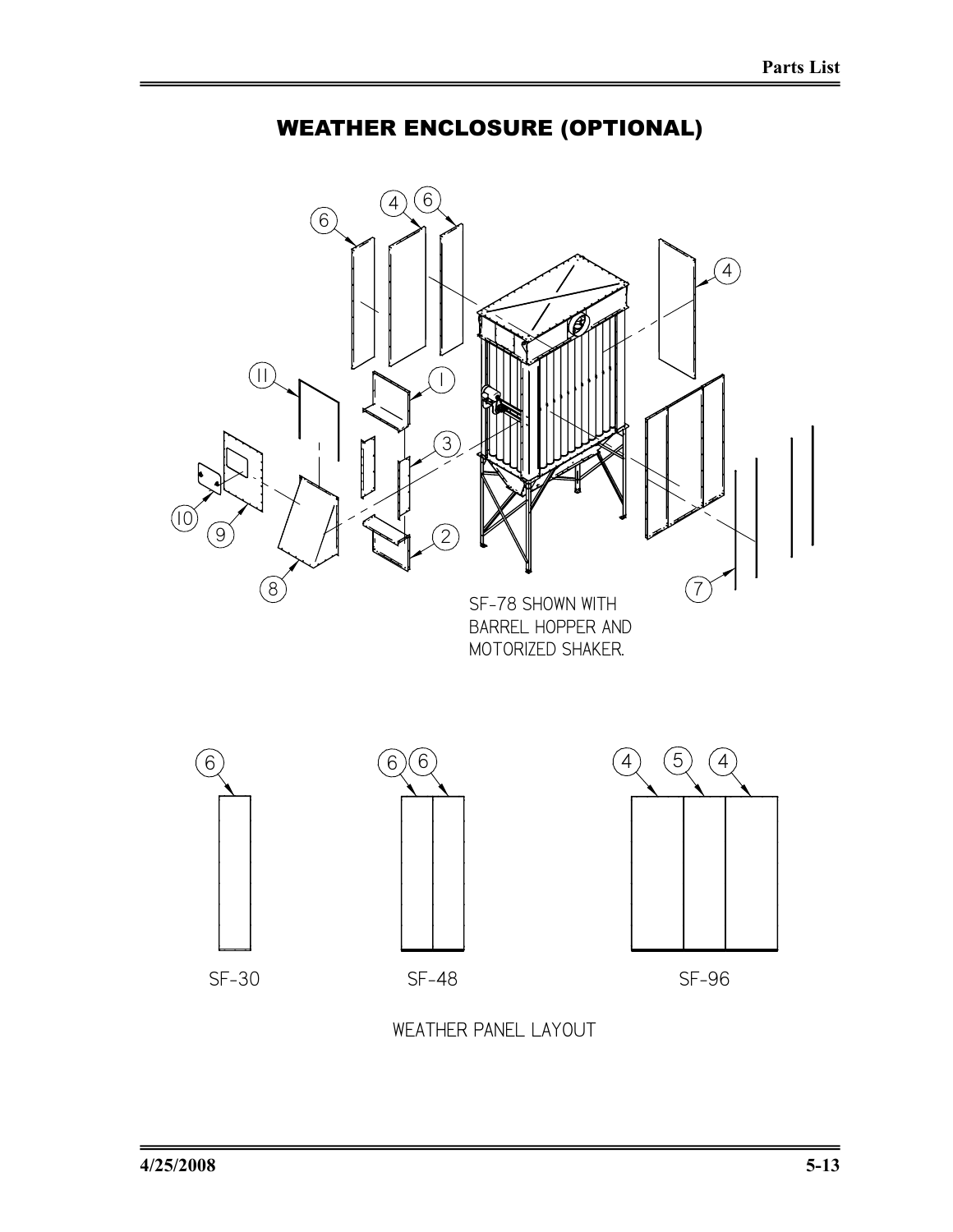# MOTORIZED SHAKER (OPTIONAL)

#### **MOTORIZED SHAKER**

| <b>Item</b> |                       |     |                 |
|-------------|-----------------------|-----|-----------------|
| No.         | <b>Description</b>    | Qtv | Size            |
| 1           | Shaker Motor Assembly |     | 33" x 43" x 20" |
|             | 3/8"-16 x 3/4" Bolt   |     |                 |
|             | 3/8"-16 Whiz Nut      |     |                 |
| 2           | <b>Motor Cover</b>    |     |                 |

#### **SHAKER MOTOR ASSEMBLY**

| <b>Item</b>    |                               |                |           | <b>Item</b> |                                    |                 |                 |
|----------------|-------------------------------|----------------|-----------|-------------|------------------------------------|-----------------|-----------------|
| No.            | <b>Description</b>            | Qty            | Part No.  | No.         | <b>Description</b>                 | Qty             | <b>Size</b>     |
| 6              | $1/2$ HP Motor                | 1              | 5K672     | 3           | Cover                              | 1               | 30" x 26" x 10" |
| $\overline{7}$ | 1 3/4 HP Air Motor            |                | Opt 4Z231 | 4           | <b>Cover Sides</b>                 | $\overline{2}$  | 10" x 26"       |
| 8              | Base for 4Z231                |                | Opt 6X890 | 5           | Easy Access Door                   | 1               | 15" x 19"       |
| 9              | Motor Frame Weldment          | 1              |           |             | $\overline{5/16}$ "-18 x 3/4" Bolt | 20              |                 |
| 10             | 5/16 Threaded Rod x 3"        | $\overline{4}$ |           |             | 5/16"-18 Whiz Nut                  | $\overline{20}$ |                 |
| 11             | <b>Motor Mount</b>            | 1              |           |             |                                    |                 |                 |
| 12             | <b>Fafnir Flange Bearing</b>  | $\overline{2}$ | 5/8"-SCJT |             |                                    |                 |                 |
| 13             | 5/8 Shaft $x$ 11"             | 1              |           |             |                                    |                 |                 |
| 14             | Type BS Sprocket 5/8"         | 1              | 35B42     |             |                                    |                 |                 |
| 15             | Sprocket 5/8"                 | 1              | 3510      |             |                                    |                 |                 |
| 16             | No. 35 Roller Chain           | 28"            | 2W092     |             |                                    |                 |                 |
|                | No. 35 Chain Link             | 1              | 5X290     |             |                                    |                 |                 |
| 17             | 1/2-20 Ball Joint Rod End     | 3              | 60645K16  |             |                                    |                 |                 |
| 18             | 1/2-20 Cap Nut                | 3              |           |             |                                    |                 |                 |
| 19             | 3-Rod Connector               | 1              |           |             |                                    |                 |                 |
| 20             | 1/2" Set Collar               | 1              |           |             |                                    |                 |                 |
| 21             | <b>Shaker Angle Weldment</b>  | 1              |           |             |                                    |                 |                 |
| 22             | 1/2-13 x 2 Hex Bolt           | 1              |           |             |                                    |                 |                 |
| 23             | 1/2-13 x 3 Hex Bolt           | 1              |           |             |                                    |                 |                 |
|                | 1/2-13 Hex Nut                | $\overline{2}$ |           |             |                                    |                 |                 |
|                | 1/2-20 Hex Nut                | 3              |           |             |                                    |                 |                 |
|                | 1/2 Lock Washer               | $\overline{5}$ |           |             |                                    |                 |                 |
|                | 3/8-16 x 1 Hex Bolt           | 4              |           |             |                                    |                 |                 |
|                | 3/8-16 Whiz Nut               | 4              |           |             |                                    |                 |                 |
|                | 5/16-18 x 1 Hex Bolt          | $\overline{4}$ |           |             |                                    |                 |                 |
|                | $\overline{5/1}$ 6-18 Hex Nut | 16             |           |             |                                    |                 |                 |
|                | 5/16-18 Whiz Nut              | 4              |           |             |                                    |                 |                 |
|                | 5/16 Flat Washer              | 4              |           |             |                                    |                 |                 |
| 24             | Rotation Sticker (CCW)        | 1              |           |             |                                    |                 |                 |

#### **MOTOR COVER**

| <b>I</b> tem<br>No. | <b>Description</b>   | Qty | Size            |
|---------------------|----------------------|-----|-----------------|
| 3                   | Cover                |     | 30" x 26" x 10" |
| 4                   | <b>Cover Sides</b>   | 2   | 10" x 26"       |
| 5                   | Easy Access Door     |     | 15" x 19"       |
|                     | 5/16"-18 x 3/4" Bolt | 20  |                 |
|                     | 5/16"-18 Whiz Nut    | 20  |                 |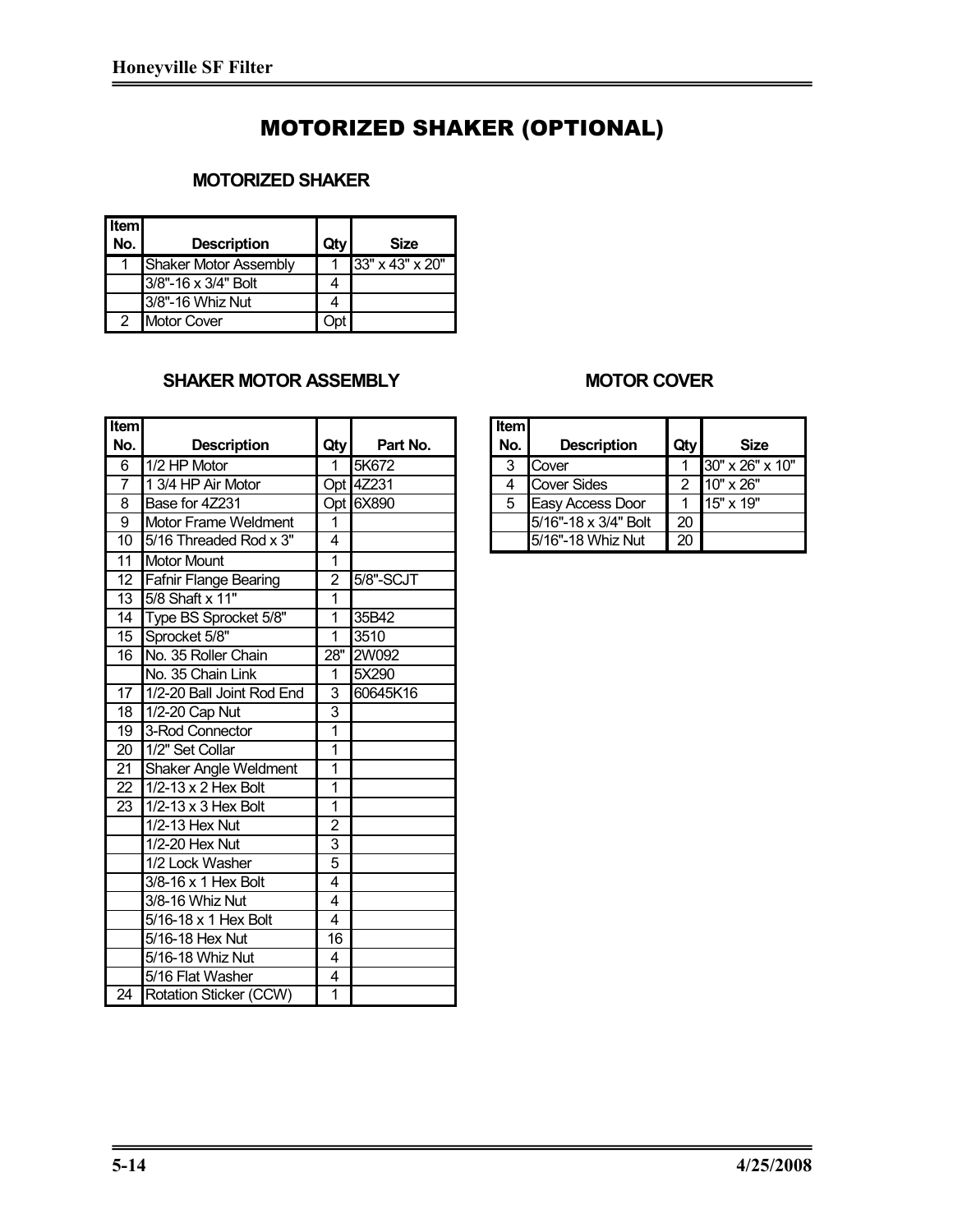# MOTORIZED SHAKER (OPTIONAL)



SHAKER MOTOR ASSEMBLY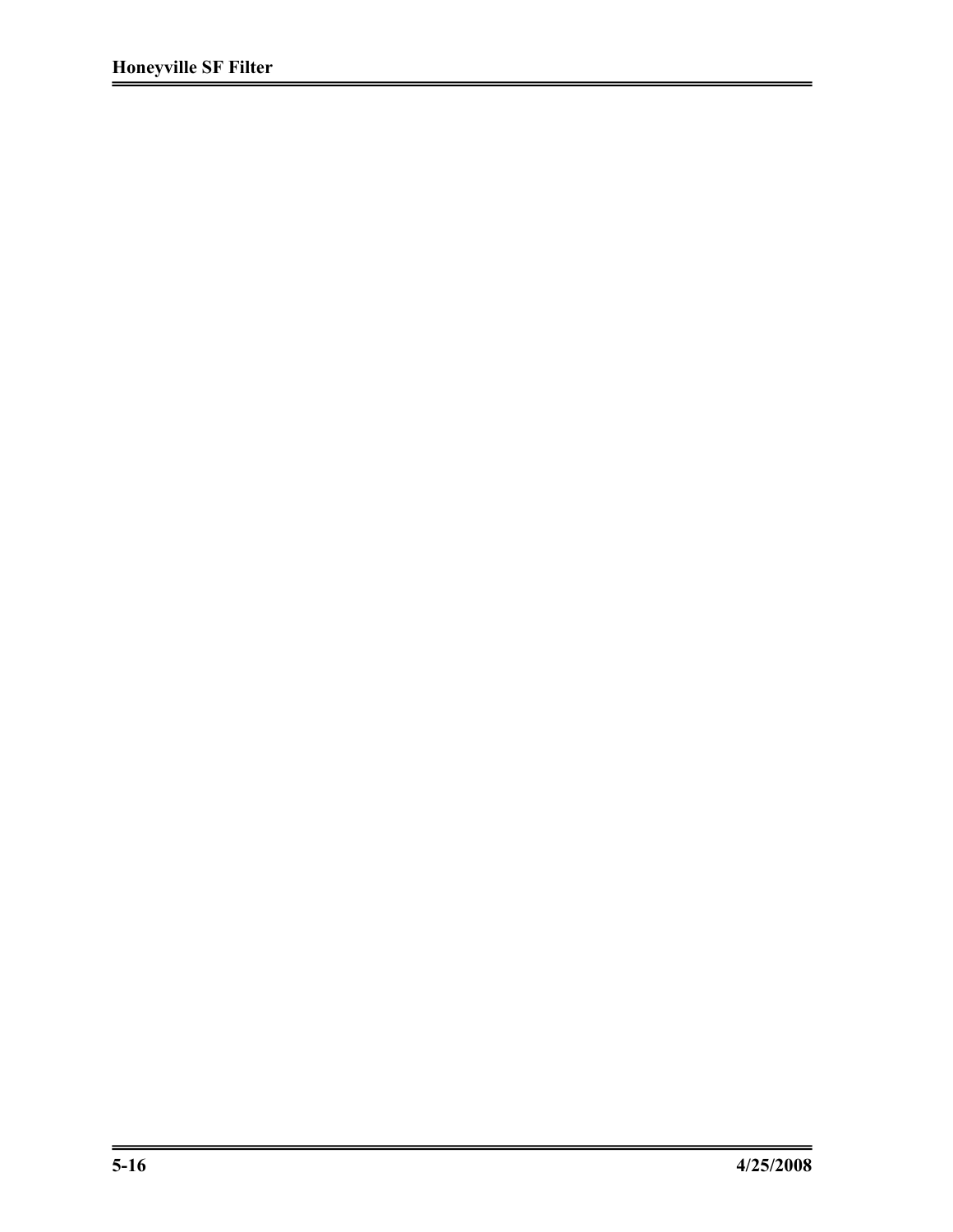## **ASSEMBLY**

- 1. Begin assembly process by separating parts into groups. Refer to parts list (page 5-1).
- 2. Begin the assembly of the Top Chamber by setting up a set of saw horses or a table as the work surface.
- 3. Assemble Top Chamber (refer to 5-2 and 5-3). Apply a 1/8" to 3/16" bead of caulk between the row of bolts and the formed corner on each panel where they join to the mating panel.



- 4. Assemble Top Chamber using 5/16"-18 x 3/4" bolts and nuts supplied, hand tighten only until entire chamber is intact. Tighten all bolts working from the center of each panel outward to the corners.
	- 4.1 Omit placing bolts in the four corner holes where the Post (page 5-5, item 1) will connect to the enclosure.
- 5. Assemble Low Profile Hopper using the same procedure as the Top Chamber. (Refer to 2, 3 and 4 above.)
	- 5.1 If using optional hoppers for barrels or plastic collection bags, assemble in a similar procedure to the Low Profile Hopper. Also install the (4) angle legs and cross bracing (page 5-9, items 6 through 13) in this step prior to the completion of step 6.
- 6. Place Top Chamber and Low Profile Hopper on the floor, positioning them turned at 90° from the position they will be when final assembly is completed. Space sections apart so that the Posts (page 5-5, item 1) can be bolted into place. Install the four Posts with 3/8"-16 x 1" bolts and nuts. Tighten all remaining bolts and raise unit up into a standing position.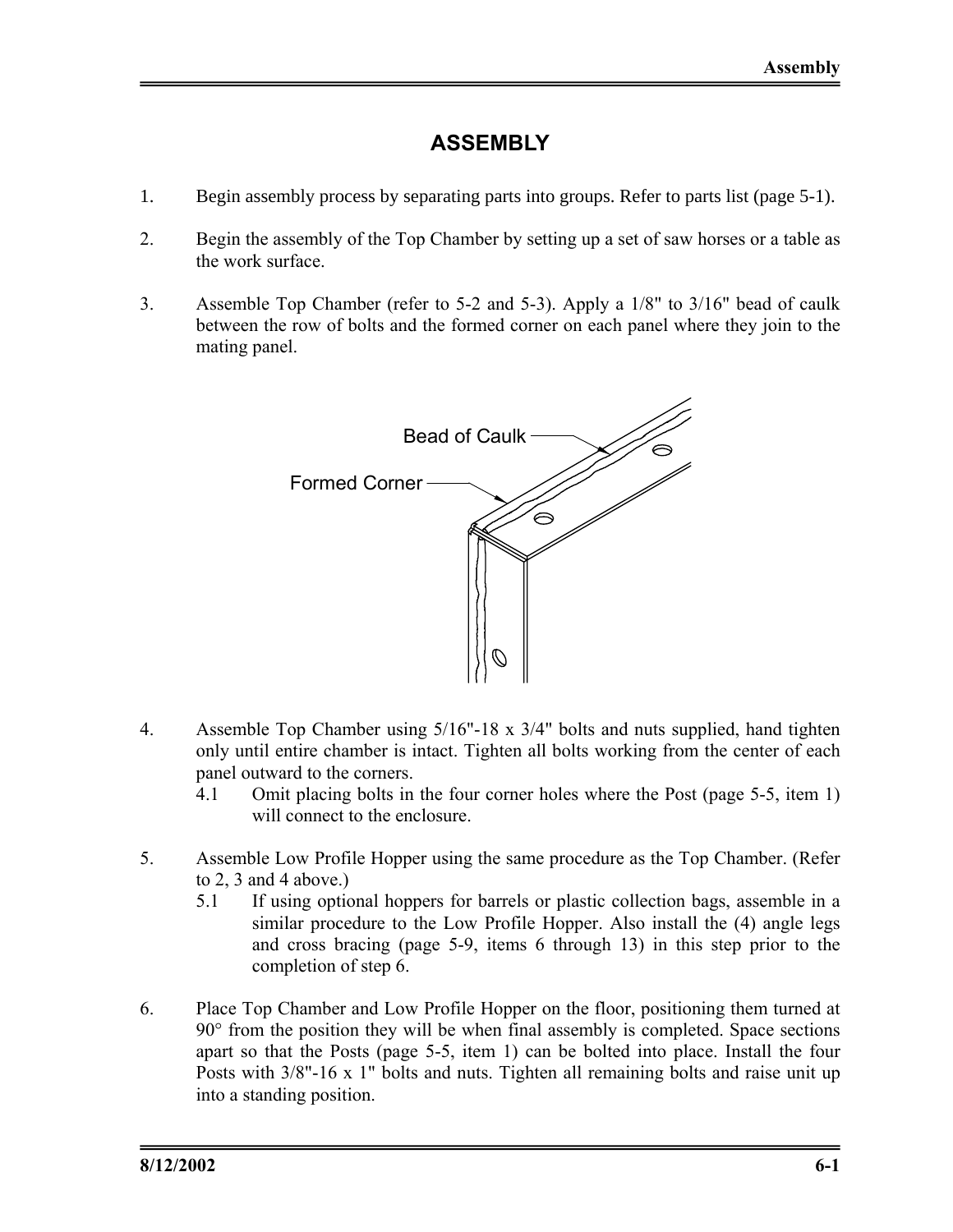- 7. Install the Bags beginning at one end and working in rows and columns across the entire unit. Connect the Bag first to the Top Chamber Cell Plate and then second to the Hopper Cell Plate.
	- 7.1 The best method for inserting the Bag Cuff into the Cell Plate is to form the Bag Cuff into a "U" shape. Insert the Bag Cuff carefully centering the vgroove into the Cell Plate and then snap back into a circle, which is the sealed position.
	- 7.2 Verify that each Bag has a sewn loop in the center laterally. This loop should be turned so that it will accommodate the Rods of the Shaker Assembly.
- 8. Install the Shaker Assembly. Start by locating the Shaker Unit Side (page 5-5, item 3) between the first and second row of Bags. Thread the two end Rods (item 5) through the Bag Loops and the holes in Shaker Unit Sides (item 3) to hold frame into position. Connect the Shaker Unit End (item 4) to the Shaker Unit Sides (item 3). Complete the assembly by threading the rods through the Bag Loops and Shaker Unit Sides. Reference to Detail A on page 5-7, each Rod (item 5) has holes for a Hitch Pin (item 6). Position Rods so that the holes are located along the same Shaker Unit Side (item 3). Install a Hitch Pin (item 6) one on each side of Shaker Unit Side (item 3). This locates and keeps the Rods in position. Complete Shaker assembly by placing a 3/8 " nut (item 7) on the end of each Rod (item 5).
	- 8.1 Bags at each end of the Filter will only have one loop attached to a Rod.
- 9. Install the Motorized Shaker. Start by removing the Shaker Unit End (page 5-5, item 4) from the Shaker Assembly at the end of the filter where the Motorized Shaker will be mounted. Mount the Shaker Motor Assembly by aligning the four bolt holes on the inside surface of the Post (page 5-5, item 1) and the cross channels of the Motor Frame Weldment (page 5-15, item 9). Install with (4)  $3/8$ " x 1" bolts and nuts. Connect the Shaker Angle Weldment (page 5-15, item 21) by bolting it to the Shaker Assembly using 3/8" x 1" bolts and nuts.
- 10. Install the Weather Enclosure as the final step in the assembly of the filter unit. Start by installing the end panels (page 5-13, items 1 through 4). Refer to the caulking recommendations in step 3 for bead size. Do not apply caulk to the panel being installed; rather apply caulk to the fixed points on the filter assembly making sure the bead of caulk is next to the formed corner, or just inward from the row of punched holes. Slide panels into position; install 5/16" x 3/4" bolts and nuts; tighten bolts and seal with caulk any corners where a potential leak might develop. Install the side panels and outlet hood or cover (items 4 through 9) without the use of any caulk sealant. These panels will serve as the access panels for future service to the internal area of the filter. Install panels with 5/16" x 3/4" bolts and nuts, tighten, and install the 3/16" Black Trim onto the raw edges of the panel lips as a moisture barrier.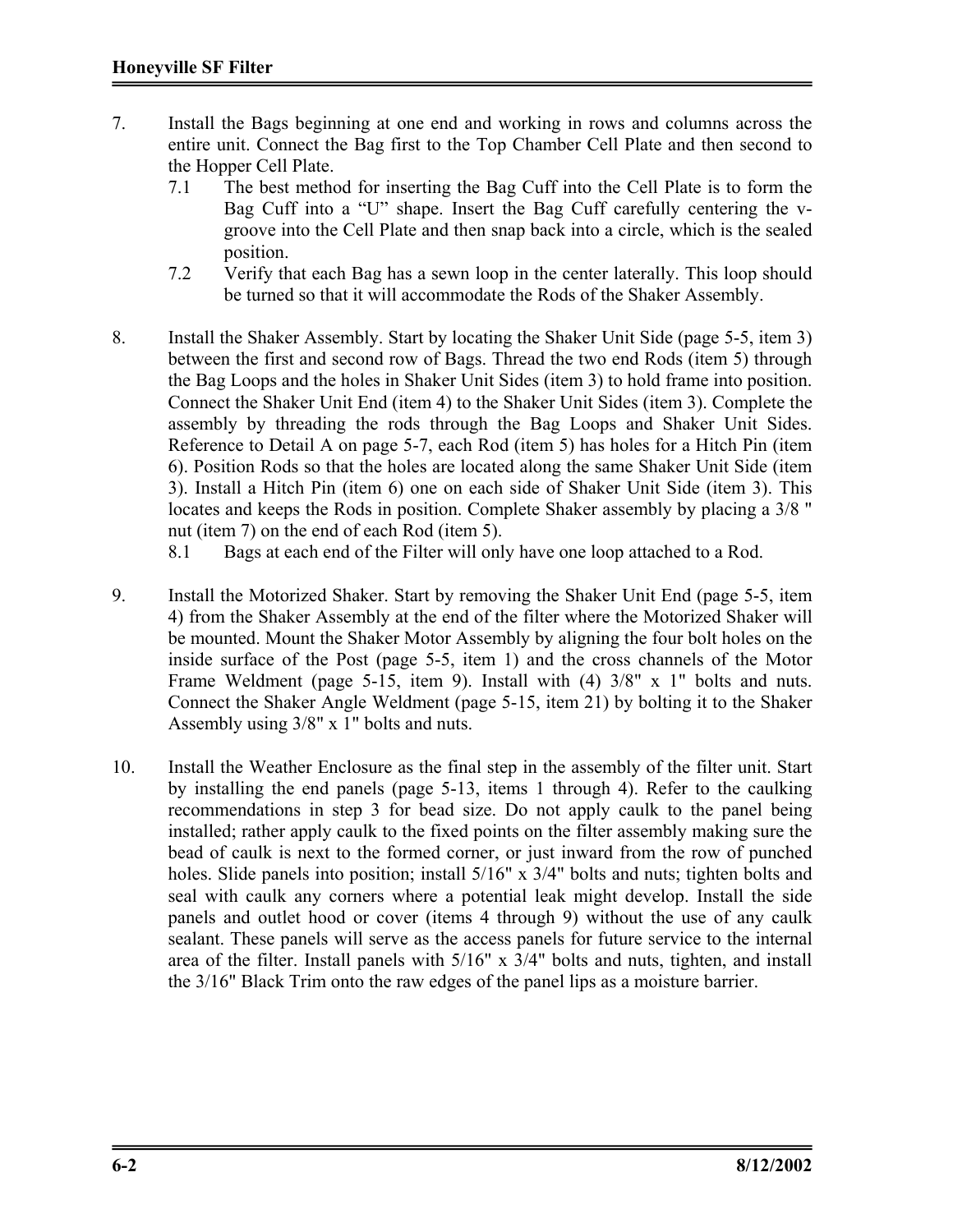## **INSTALLATION**

Filter unit requires a level Concrete Floor or a Floating Slab as a foundation to be anchored onto. A steel or wood deck mezzanine built to handle weight load can be a substitute for a concrete floor

- 1. Position Filter with Inlet on Top Chamber and Clean-Out Doors on Low Profile Hopper accessible. Anchor the Filter to the Concrete Floor with  $(4)$  1/2" x 4 1/4" wedge anchors (supplied by other).
- 2. Install Air Ducting from Dust Collector Cyclone Vent Outlet or from a Fan to the Top Chamber Inlet (page 5-3, item 7).
- 3. Install air return ductwork from Filter Outlet through building wall.
- 4. Install motor cover (page 5-15, item 2) over the Shaker Motor Assembly on filters where the optional Weather Enclosure is omitted.
- 5. Install the electrical power supply from the motor to the control package (starter and timer) using approved electrical conduit or flex. Refer to the SF Filter Wiring Diagram for hookup details.
	- 6.1 For a Motorized Shaker with the Air Motor Option, install 3/8" NPT Pipe as the compressed air source from the air motor to a regulator and on to a ball valve. The Air Motor Option requires manual control of the shake cycle for cleaning the bags.
	- 6.2 Use a regulator to adjust the speed the Air Motor to 1140 RPM (+/- 10%). The chart below gives recommended trial pressures when setting up the system; however, each system should be individually adjusted to the speed range.

| <b>Fittings</b> | <b>Trial Pressure</b> |
|-----------------|-----------------------|
| 1/4"            | 60-70 psi             |
| 3/8"            | 25-30 psi             |

7. Install any access covers and clean-out doors prior to filter operation.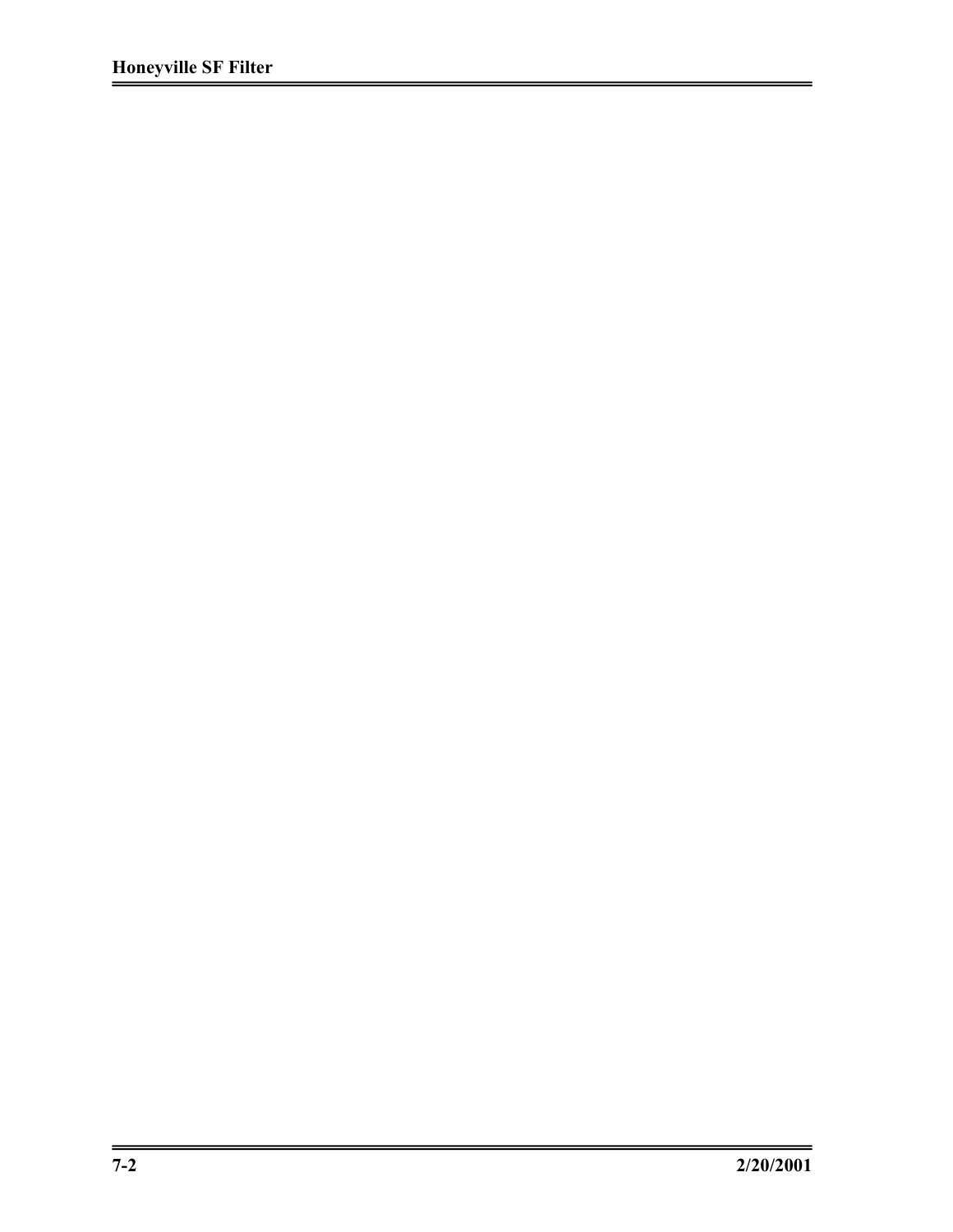# **MAINTENANCE AND TROUBLESHOOTING**

- 1. It is recommended that one individual be assigned to monitor the operation of the Dust Collection System. The individual assigned should have maintenance manuals and manufacturer's documentation for all components readily available. He (she) should be thoroughly familiar with the manuals so as to be able to pinpoint trouble should it occur.
- 2. The individual responsible for the system should follow a regular schedule of inspection and maintenance. The exact schedule will depend on the particular system and the number of hours it operates per day or week. A typical maintenance schedule is shown below.



3. Sample maintenance schedule:

- Weekly –

- 3.1 Check Filter Hopper for dust build-up and remove build-up. Do not allow dust to build up into Filter Bags.
- 3.2 Check and record Magnehelic (or Photohelic) Gauge readings on Filter (if unit is equipped with optional gauge). Adverse operating conditions can be detected by a change in the pressure drop reading of the gauge.
- Monthly –
- 3.3 Check Filter Bags for signs of excessive wear or damage.
- 3.4 Inspect Bearings and Roller Chain on Motorized Shaker Unit (if Filter is equipped with optional Motorized Shaker). Lubricate as needed.
- 4. The Filter Bags are the heart of the Filter unit and need a program of inspection, cleaning, and replacement to maintain a high operating efficiency. To remove the Bags for cleaning or replacing, perform the following:
	- 4.1 Shut down the system and lockout-tagout the electrical.
	- 4.2 Remove the Bags and inspect for excessive wear. Replace if necessary.
	- 4.3 Clean the Bags if necessary and reinstall clean Filter Bags as described in Section 6 Assembly Item 7.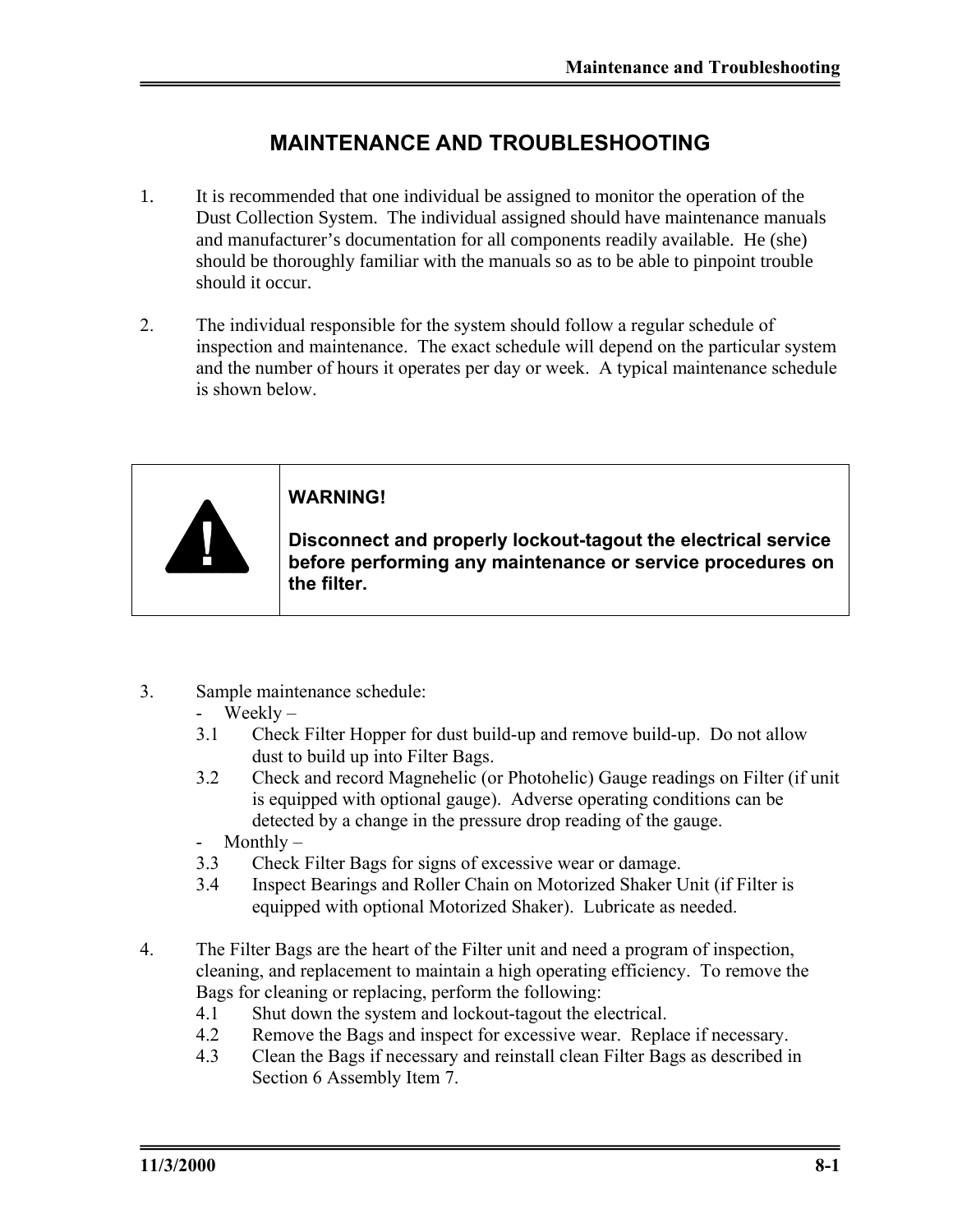- 5. Filter Bag cleaning if required.
	- 5.1 Synthetic Filter Fabrics (Polyester, Orlon, Dacron, Nomex, Polypropylene, and Teflon) should be dry cleaned.
	- 5.2 Thoroughly vacuum clean the Filter Bags to remove the bulk of the dust.
	- 5.3 Dry clean the Bags using a standard dry cleaning procedure. Use pure dry cleaning solvent. Do not use dry cleaning detergents and/or additives that require the addition of water, as these may cause fabric shrinkage.
	- 5.4 Dry the Bags. Drip-drying is the recommended drying method. Tumble drying, if used, must be done at low temperatures.
	- 5.5 Industrial Dry Cleaning establishments are available in many cities. These companies specialize in Filter Bag cleaning and will normally provide the most satisfactory results.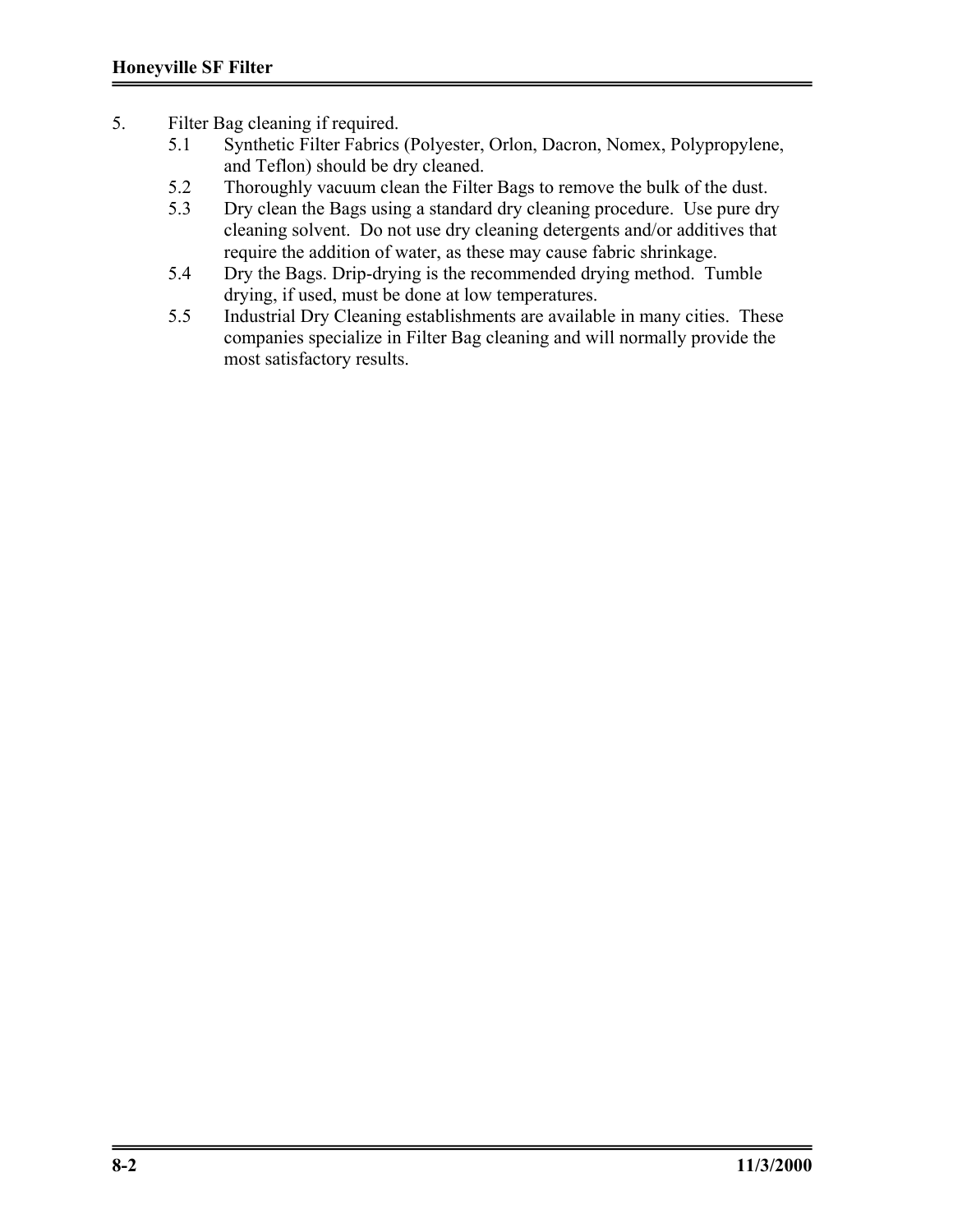# **WARRANTY**

The full extent of the warranty supplied by Honeyville Metal, Inc. is to correct any defects in material and/or workmanship on the products manufactured only by Honeyville Metal, Inc. Any unauthorized modifications to the equipment voids this warranty. This warranty period extends for **one year** from the date the product arrives on the site where installation will take place. Honeyville Metal, Inc. retains the right to review and/or adjust the time period for those products that may be held in inventory at a dealer's warehouse. Honeyville Metal, Inc. retains the final authority on determining if a product is within the warranty period and if full replacement of that product is required to retain the integrity of our products reputation and meet the customer's expectations. Honeyville Metal, Inc. will not furnish labor for replacement of any defective product or components of a product. Any product that is determined defective by both Honeyville Metal, Inc. and the end user who purchased the product may not be returned to Honeyville Metal, Inc. without the receipt of Return Authorization. Returned products must be shipped to Honeyville Metal, Inc. prepaid unless instructed otherwise and must be clearly marked with a Return Merchandise Authorization (RMA) number that needs to be obtained prior to the return shipment. This warranty supplied by Honeyville Metal, Inc. excludes damage to products while in transit to the destination on all public forms of transportation except the trucking equipment owned and operated by Honeyville Metal, Inc. This warranty does not cover performance guarantees on products, only defects in material and/or workmanship as prior statement. Honeyville Metal, Inc. does honor vendor warranties that extend beyond the one year period and will pass warranty coverage on to the purchaser of that vendor product.